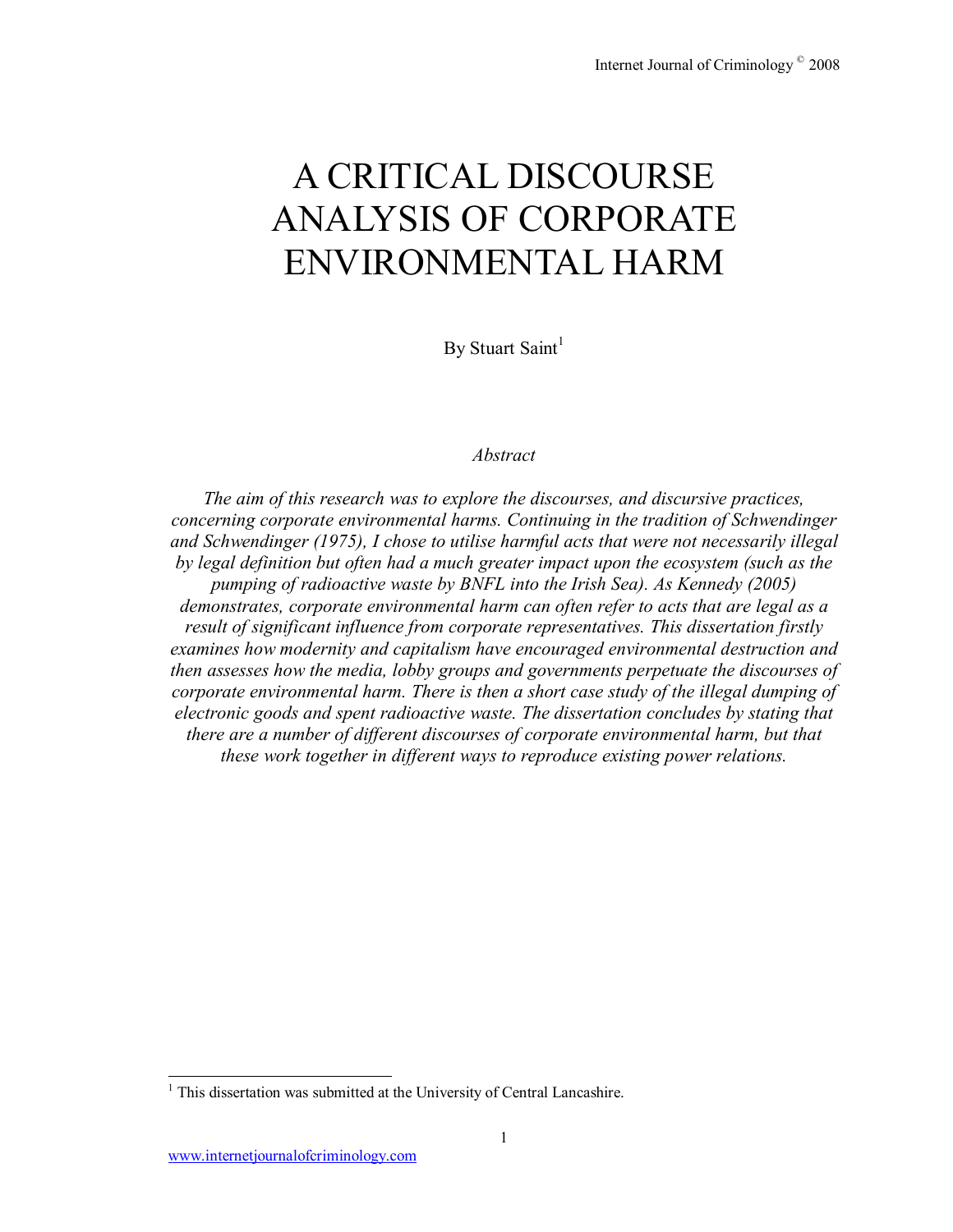# *I. Prologue*

*I will not stay in the man-made tree.* 

(Spiral Tower, 'Man-Made Tree' (2007))

# *Only when the last tree has died, and the last river has been poisoned, and the last fish been caught, will we realise we can't eat money.* The Rainbow Warrior proverb of the Cree (AOCA, 2007: 65).

 The first decade of the twenty-first century has seen a growing public interest in ecological and environmental issues such as global warming, sustainability, and recycling. With Hurricane Katrina and the Indian Ocean tsunami in 2005, record temperatures across Europe in the summer of 2006, and most recently the California wildfires in autumn 2007, environmental concerns are no longer minor issues on the political agenda. People around the world realise that they must become more respectful of the natural environment or face increasingly frequent disasters. Whilst these issues may often dominate current political discussion and the headlines in the British press, the criminological academy has been comparatively slow in producing a body of 'green' research. A decade ago, Nigel South called for the creation of a green criminological perspective, stating that, 'there is (as yet) no clearly identifiable 'body', 'school' or 'field' of 'green' work in criminology' (1998: 445). Even earlier, Larry Tifft and Dennis Sullivan argued in *The Struggle to be Human* (1980) for a 'greening of the consciousness' (1980: 15) and the questioning of power and authority when addressing corporate and state crimes. Since then, however, these calls have largely gone unheeded, with criminologists choosing to focus their attention once more on producing what Michel Foucault termed 'the chatter of criminology' (1977: 304; cf. Bauman, 1989: 29; Ruggeiro, 2000: 5) in the 'safe' areas of drugs, youth crime and policing. As Tifft and Sullivan declare, criminologists ëprefer to spend time on researching parking meter fraud $\ldots$  than the struggles of humanity' (1980: 18).

 Using the ideas of Michel Foucault as a starting point, I will assess the discourses that surround corporate environmental harm (referred to herein as CEH) and their subsequent effects. I will build an argument that relates to critical criminological perspectives concerning media and governmental perceptions of crime, corporate offending and the crimes of the powerful. To support this theory, I will utilise a number of environmental topics, such as the impact of recycling and the individualisation of environmental harm, corporate 'greenwash' and media coverage of environmental damage. What I will not undertake is a purely statistical, quantitative analysis of CEH or delve into the ambiguities of corporate accountability. These areas and approaches are alluded to in various chapters, but since adequate analyses (Hammond, Lynch, and Stretesky, 2000; Gouldson, 2006) already exist; they will not form the crux of this research.

 Most importantly, my research will question the discrepancies between individual and corporate responsibility with regards to environmental destruction. First and foremost, who is made responsible for environmental crimes? My research will not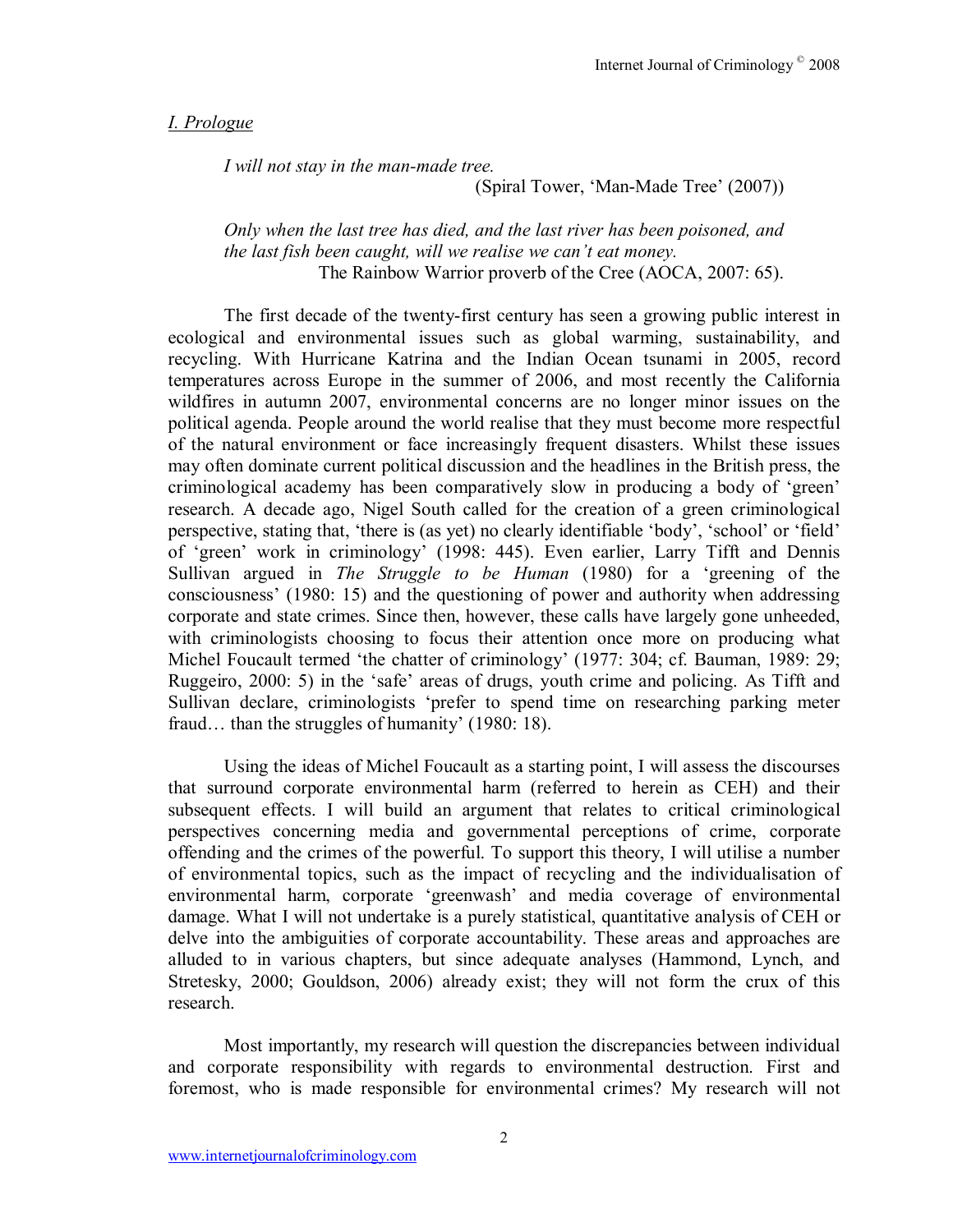embark on a detailed legal analysis of who is responsible in the eyes of the law, instead highlighting trends indicating that by and large, issues such as global warming are placed at the feet of the consumer, rather than the corporation. With parties across the British political spectrum supporting the introduction of 'green' taxes, it would certainly appear that the former is being made liable for any damage done. Indeed, Council statutes enforcing the household recycling of glass, plastic, paper and garden waste have been introduced, while oil refineries worldwide consistently flout local, national and international regulations for emissions and efficiency (Gouldson, 2006), if any regulations exist at all.

 Secondly, how does the media compare individual obligations with those of corporations? The *Independent* has recently championed the individual approach in a campaign against the excessive packaging of products, the premise being that consumers are encouraged to unwrap products that are overly packaged (the newspaper using the example of a shrink-wrapped onion) in-store. At first glance, this is a simple response from a liberal newspaper renowned for encouraging alternative (albeit capitalist) lifestyles and perspectives. Nevertheless, this campaign is one example of a growing trend in which individuals, for the benefit of corporations, shoulder the burden of all manner of environmental crises, from global warming to the depletion of fish stocks in the North Sea (Clover, 2004). People are encouraged to separate their waste into four or five containers under threat of a fine; lifestyle magazines and newspaper supplements publish guides on which fish to eat, and which to avoid; and supermarkets offer reward card 'points' for re-using plastic shopping bags. Just as in the 'Keep Britain tidy' and 'Keep America beautiful' campaigns against litter, the burden of wasteful excess packaging is placed upon the consumer (Dale, 2007: 121); corporations only consider acting if enough people complain loudly and often enough. Individuals are obligated at every turn to make these sacrifices, yet corporations continue to disobey what minimal legislation exists to reduce their environmental impact or 'carbon footprint'. While people can face custodial sentences for fly-tipping, corporations such as BNFL can continue to dump nuclear waste into the Irish Sea until 2020 - affluent which has been traced as far away as Norway (Martiniussen, 2003: 55).

 Given the legal ambiguities demonstrated by the BNFL case, does the current framework of the legal system prevent states from effectively punishing CEH? After all, if crimes such as vandalism can be committed against built properties, then why not against the environment, especially given the human tendency to claim 'ownership' over it in the form of private property and nation-states. As Jonas states, ëthe city of men, once an enclave in the non-human world, spreads over the whole of nature and usurps its place' (Jonas, in Bauman, 1989: 217). Certainly, the inexorable march of modernity also created a positivistic desire to separate, analyse and record scientifically, amongst other observable phenomena, racial characteristics, the habitats of animals and even sex (Foucault, 1978), the diversity of which had previously been attributed to God. Moreover, given the rational nature of modernity, does the choice by BNFL to illegally pollute the Irish Sea (as well as the British government's decision to permit this for the next decade) reflect a rational, bureaucratic decision that is the result of a cost-benefit analysis, or is it merely 'plunder dressed up as... 'the global economy'' (Anarchist Federation, 1995: 3)?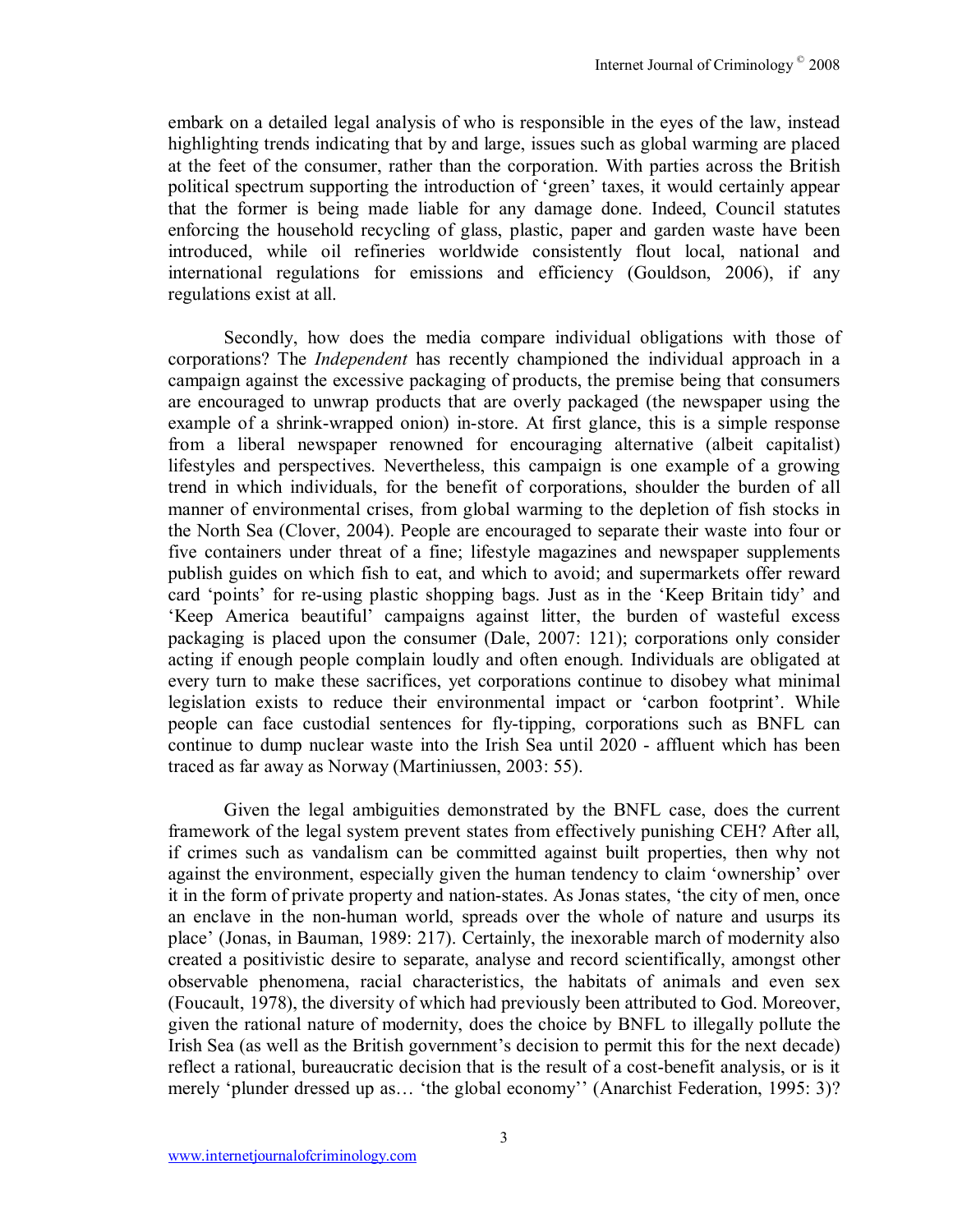Furthermore, does the modernist ideal that 'the city of men... usurps [nature's] place' (Jonas, in Bauman, 1989: 217) create an atmosphere where such offending is seen as acceptable in order to maintain profits?

 The subsequent chapter will be dedicated to the methodological position of the research. From there, chapter Three will explore modernity, capitalism and attitudes of human superiority over the environment. Chapter Four will consider the role of the media, corporate-funded lobby groups and government action in shaping the discourse of CEH via Foucauldian perceptions of power/knowledge and truth. The latter section of this chapter will utilise a number of national and international laws and agreements such as the Courtauld Commitment and the European Union Emissions Trading Scheme. Chapter Five focuses entirely on issues of waste management such as the continued pollution of north-west European waters by BNFL and the planned obsolescence and disposal of electronic waste. Ultimately, I aim to create a piece of research that offers a green-critical perspective of one of the newest and most under-researched areas of criminology, demonstrating that criminological theory can be effectively applied to environmental issues.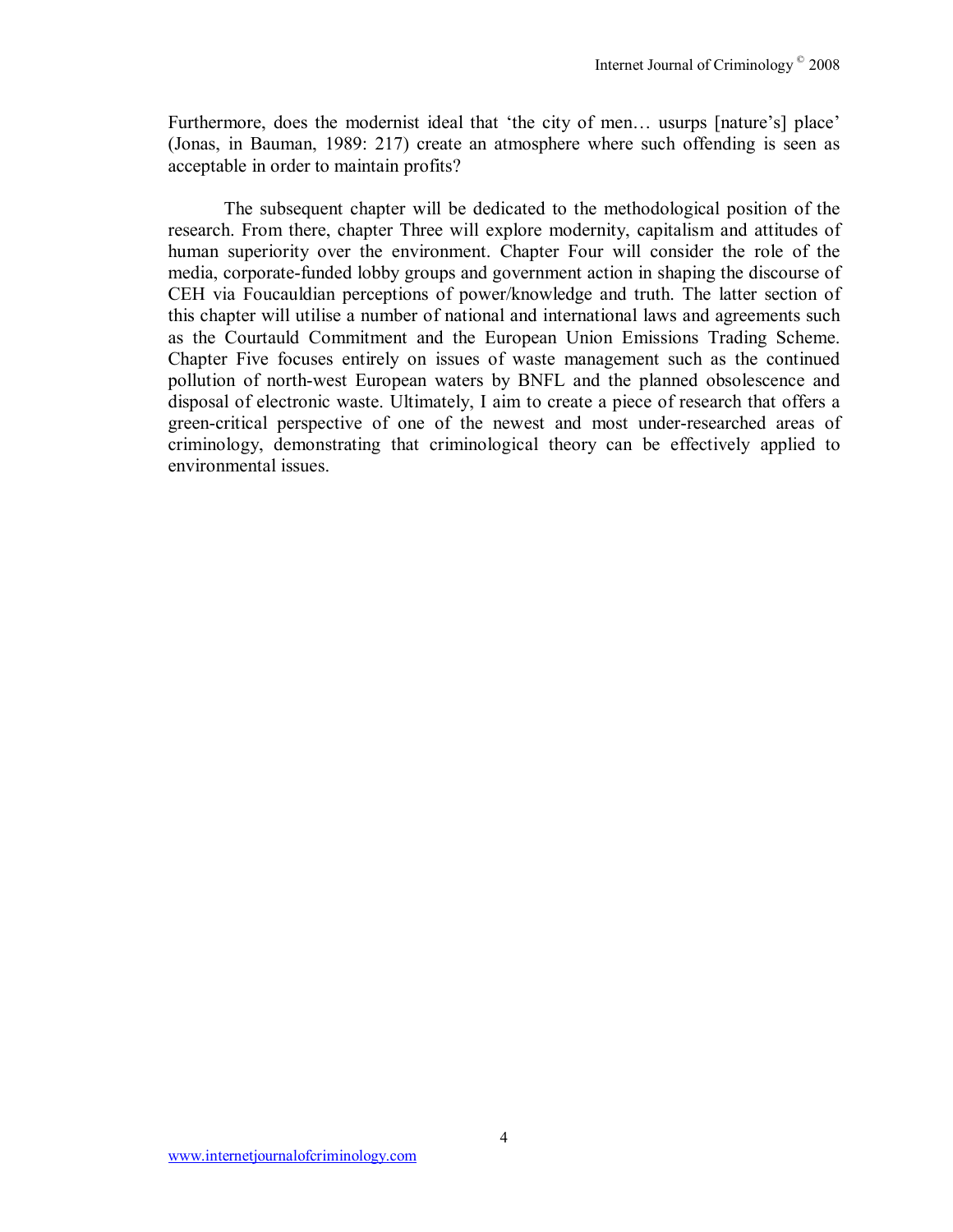# *II. Methodology*

 Present behind any research project there must be a considered methodological selection that is suitable both for the direction and content of the research, as well as its perspective, and for this reason I have chosen to utilise the method of critical discourse analysis in conducting my research. The study of discourse, Jaworski and Coupland affirm, is the study of 'language use relative to social, political and cultural formations it is language reflecting social order but also language shaping social order, and shaping individuals' interaction with society' (1999: 3). This definition also encompasses 'nonlinguistic semiotic systems... those of non-verbal and non-vocal communication which accompany or replace speech or writing' (1999: 7).

 Critical discourse analysis therefore allows for the widest possible selection of research material, incorporating television, internet and newspaper coverage, extending towards corporate advertisements, public relations material, governmental legislation and international treaties, alongside traditional journals and textbooks. The analysis of corporate and governmental sources continually highlights how 'language itself becomes marketable and a sort of commodity, and its purveyors can market themselves through their skills of linguistic and textual manipulation' (Jaworski and Coupland, 1999: 5), for example, 'British Petroleum, BP, changing its name to Beyond Petroleum' (Anarchist Federation, 2007b: 13). A quantitative analysis would fail to detect these seemingly minute acts and strategies that shape the wider perceptions of corporate actions. A table of 'objective' statistics relating to the numerical increase of incidents of CEH is often too abstract for people to relate to, as opposed to the intricate analysis of texts and images that they access on a daily basis, resulting in a more penetrating, powerful effect. Further, critical discourse analysis allows the author to connect these ëlocal characteristics of communication to the analysis of broader social characteristics. It can let us see how macro-structures are carried through micro-structures' (Jaworski and Coupland, 1999: 13), enabling one to demonstrate how power permeates every level and form of a particular action.

While it is true that the 'motivation for doing discourse analysis is very often a concern about social inequality and the perpetuation of power relationships<sup>'</sup> (Jaworski) and Coupland, 1999: 6), the assertion that ëcritical discourse analysts need to see themselves as politically engaged, working alongside disenfranchised social groups' (1999: 35) raises a number of problems. My research is certainly 'politically engaged', but it may not be clear which 'disenfranchised social group' I am working alongside. Am I working with the Western media audiences exposed to the advertisements and corporate misinformation analysed in the fourth chapter? Alternatively, am I working with those who suffer directly from acts of CEH, as could be inferred from chapter Five? To a certain extent, these groups overlap, intersect, and share commonalities, but for the most part have very diverse experiences of any given situation. A cursory glance at any instance of CEH will confirm this; for example, the events surrounding Shell's conduct in the Niger delta, where information given to European media audiences differed greatly from the lived experiences of those communities living on land polluted by Shell (Okonta and Douglas, 2003: 150-157). During a European public relations tour in 1994 conducted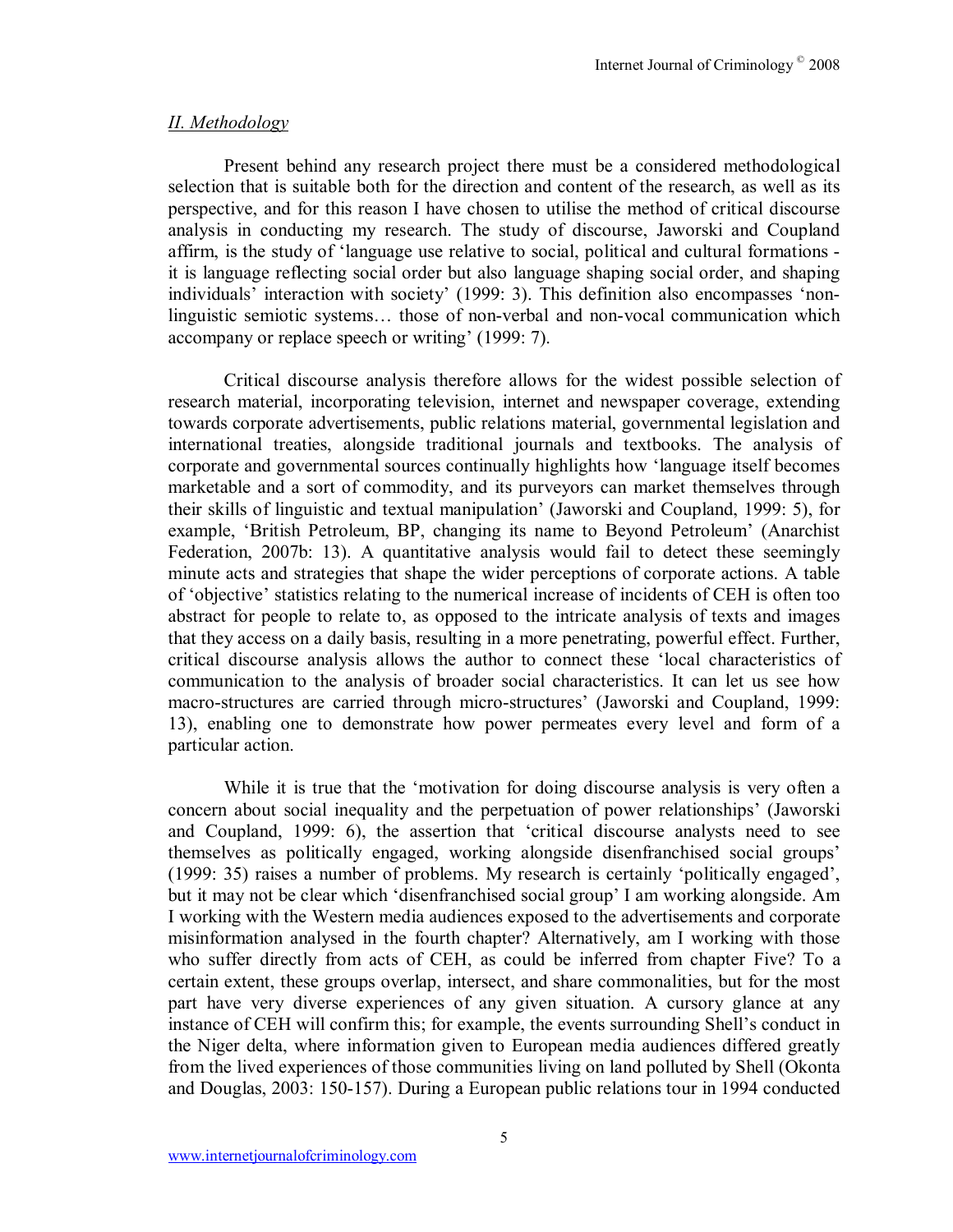following the trial of Ken Saro-Wiwa, the leader of a non-violent organization seeking to reclaim oil reserves for the indigenous Ogoni population, the London-based Shell International Petroleum Company claimed that the corporation did not ëcollude with the military to perpetrate violence on oil-producing communities' (2003: 157). It later emerged that Shell 'had called for military "protection" in Ogoni on April  $30<sup>th</sup>$ , 1993, when Willbros, its contractor, was laying pipelines in the area. The rampaging soldiers shot a man and wounded eleven others' (2003: 180) and that Shell eventually admitted to paying the military.

In light of the difficulties raised by Jaworski and Coupland's (1999) claims, as well Cameron *et al's* (1999) and Ruggeiro's (2000) criticisms of the advocatory position in social research, I have chosen to highlight the injustices committed against certain powerless groups, but not to the extent that I claim to speak for them. It would be impossible, unless I was undertaking a unitary case study of one particular instance of CEH, to identify with *any* one group to a considerable extent. A critical discourse analysis does not necessarily require a specific group that the researcher, out of empathy or pity, feels s/he should protect and defend. Instead, the researcher should identify a location or embodiment of power as a target for criticism - in my case, the corporations who commit harms, and the governments who protect, and in some cases justify, these actions. As a result, my research primarily attacks those powerful groups that commit environmental harms, rather than highlighting the plight of any particular oppressed group and thus restricting my analysis to a single incident.

 Without a doubt, raising questions concerning power and ideological processes is a pivotal element in the critical analysis of discourse. Fairclough argues that:

A characteristic of a dominant IDF [ideological-discursive formation] is the capacity to 'naturalise' ideologies, i.e. to win acceptance for them as non-ideological 'common sense'. It is argued that the orderliness of interactions depends in part upon such naturalised ideologies.

(Fairclough, in Jaworski and Coupland, 1999: 34)

The examination of these 'naturalised ideologies' is perhaps most notable in the work of Foucault, whose concept of power/knowledge underpinned his studies of insanity (1967), medicine (1973), criminal justice (1977) and sexuality (1978), and also in Zygmunt Baumanës *Modernity and the Holocaust* (1989). Referring to the initial stages of Jewish segregation in Nazi Germany, Bauman states that, with the advent of modernity, the Separation of the Jews had lost its naturalness.... New *naturalness* now had to be laboriously *constructed* and grounded in *authority*<sup>'</sup> (1989: 57). Segregation required justification, and so an entirely new discourse formed around anti-Semitism that justified this segregation. In the same manner, as scientific advances demonstrate the enormous damage that waste and pollution causes, environmental harm required more stringent justification, and so, in turn, a whole discourse has emerged that justifies, contests and even denies this harm. Everything in a modern society, Bauman asserts, is 'manufactured, built up, rationally argued, technologically designed, administered, monitored and managed<sup>3</sup> (1989: 57). It is this emphasis on bureaucracy, rationality and technology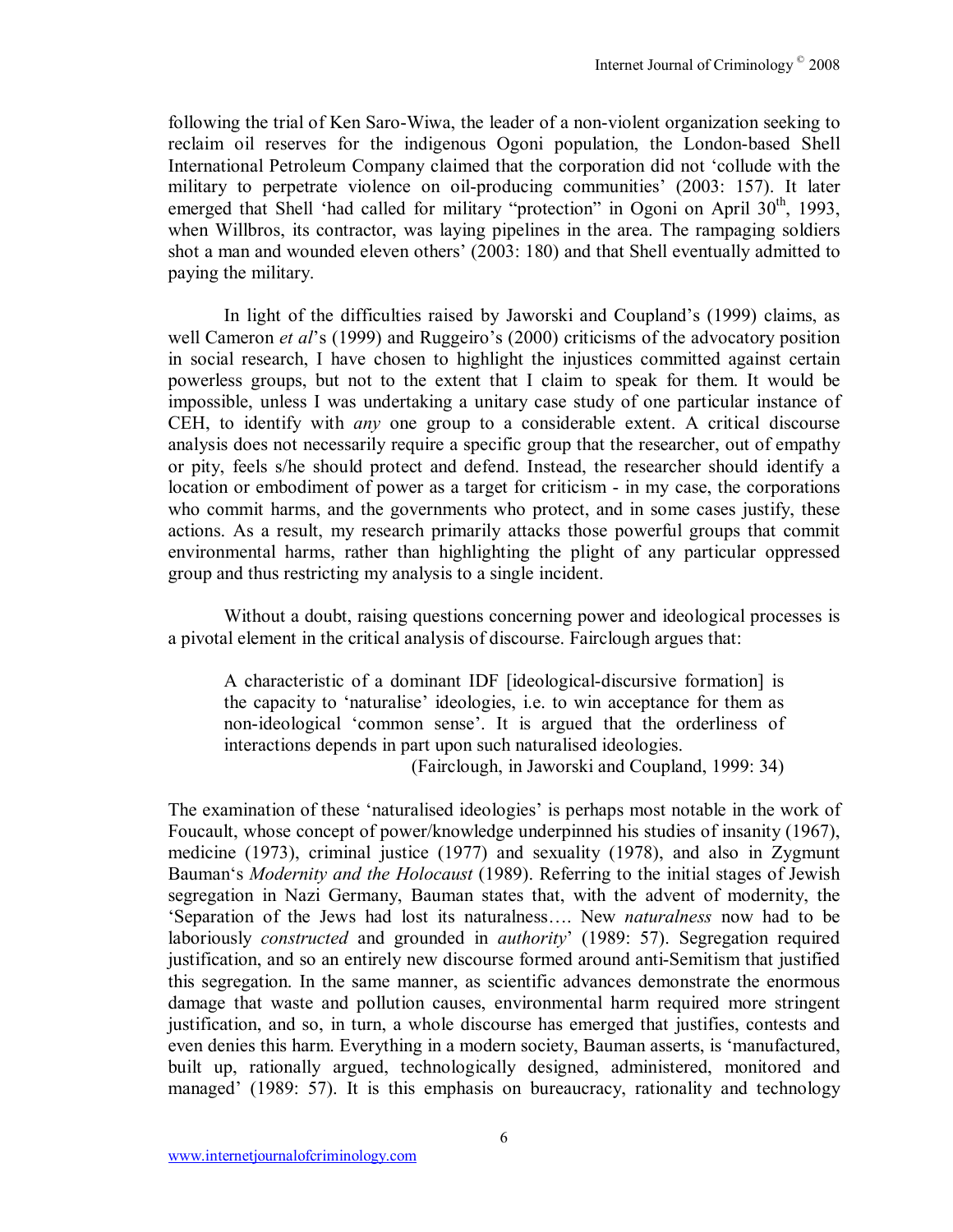within modern societies that forms the crux of the following chapter.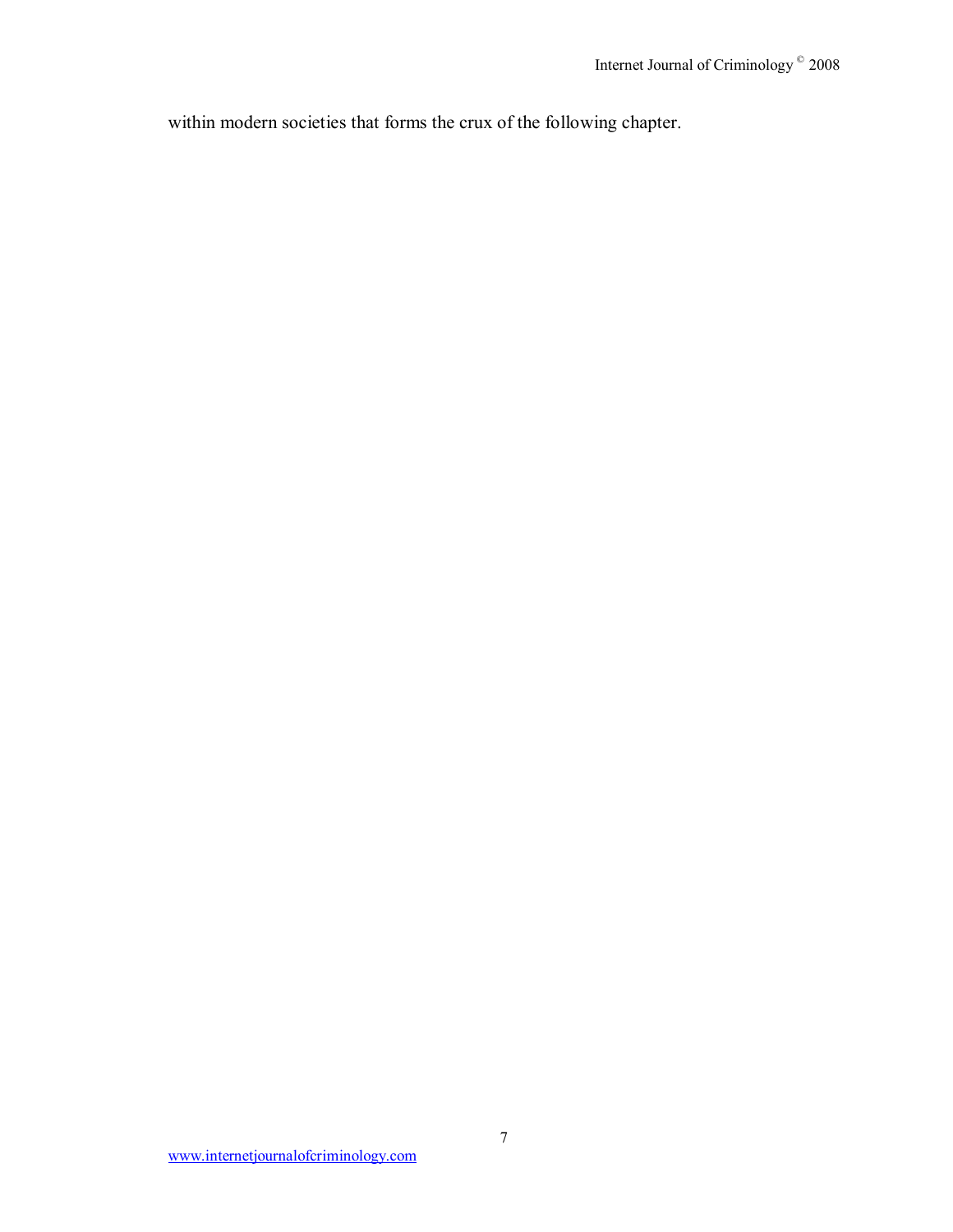#### *III. Corporate Environmental Harm, Modernity and Neoliberalism*

*Then God said, "Let us make man in our image, after our likeness. And let them have dominion over the fish of the sea and over the birds of the heavens and over the livestock, and over all the earth... be fruitful and multiply, and replenish the earth, and subdue it.*"

#### (Genesis 1: 26-8)

In the opening chapter, I cited Hans Jonas' claim that today, 'the city of men, once an enclave in the non-human world, spreads over the whole of nature and usurps its place' (Jonas, in Bauman, 1989: 217). Between this assertion and the passage that heads this chapter, one can build a picture of a continued ambition that has been present throughout human history: dominance of the natural world. Since the earliest civilisations took control of the land via agriculture, there have been consistent efforts to 'imprint a human meaning onto the Earth' (Gray, 2003: 8), for instance, Linnaeus' classification of animal species (Foucault, 1972: 77). In the words of John Gray, 'Industry was an expression of human power over Nature'  $(2003: 8)$ , the most recent human intervention that has brought the entire biosphere under control to aid further human progress. This belief in human perfection and dominance of the world 'shapes the programmes of mainstream political parties throughout the world... [and] the policies of agencies such as the International Monetary Fund' (2003: 3); as a result, we encounter these attitudes of destiny and supremacy on a daily basis. Addressing this drive for perfection, Bauman comments that the defining mechanisms of the Holocaust - bureaucracy, scientific engineering, industrial efficiency and the division of labour - are 'normal... in keeping with everything we know about our civilisation, its guiding spirit, its priorities, its imminent vision of the world'  $(1989: 8)$ . Just as Foucault  $(1977)$  reveals the prison as a technological achievement of modernity created by knowledge, science, and bureaucracy, Bauman presents the Holocaust as a *possibility* created by these same mechanisms, a possibility that ëuncovered another face of the same modern society whose other, more familiar face we so admire' (1989: 7).

The central tenet of modernity is that 'science enables humanity to take charge of its destinyí (Gray, 2003: 5). This view of ëhistory as a moral drama in which the last act is salvation'  $(2003: 7)$  is a direct descendent of Judeo-Christian theology, while the beliefs in teleological destiny and human dominium, Gray adds, confirm modern ideologies as a ënew version of Christianity in which the human species became the Supreme Being' (2003: 30). With science at its side and nature beneath it, humanity could create the future, ëviewing the society it rules as an object of designing, cultivating and weed-poisoning' (Bauman, 1989: 13). Using science and technology, humanity could then 'extend its power over the Earth's resources and overcome the worst forms of natural scarcity' (Gray, 2003: 2-3). This absurd belief in the end of resource scarcity is also present in the Neoliberal theory of the global free market, which predicts that,

If demand exceeds supply, resources will become expensive. As a result, new supplies will be found, or technological alternatives developed. In this view, so long as market pricing is in place and technological innovation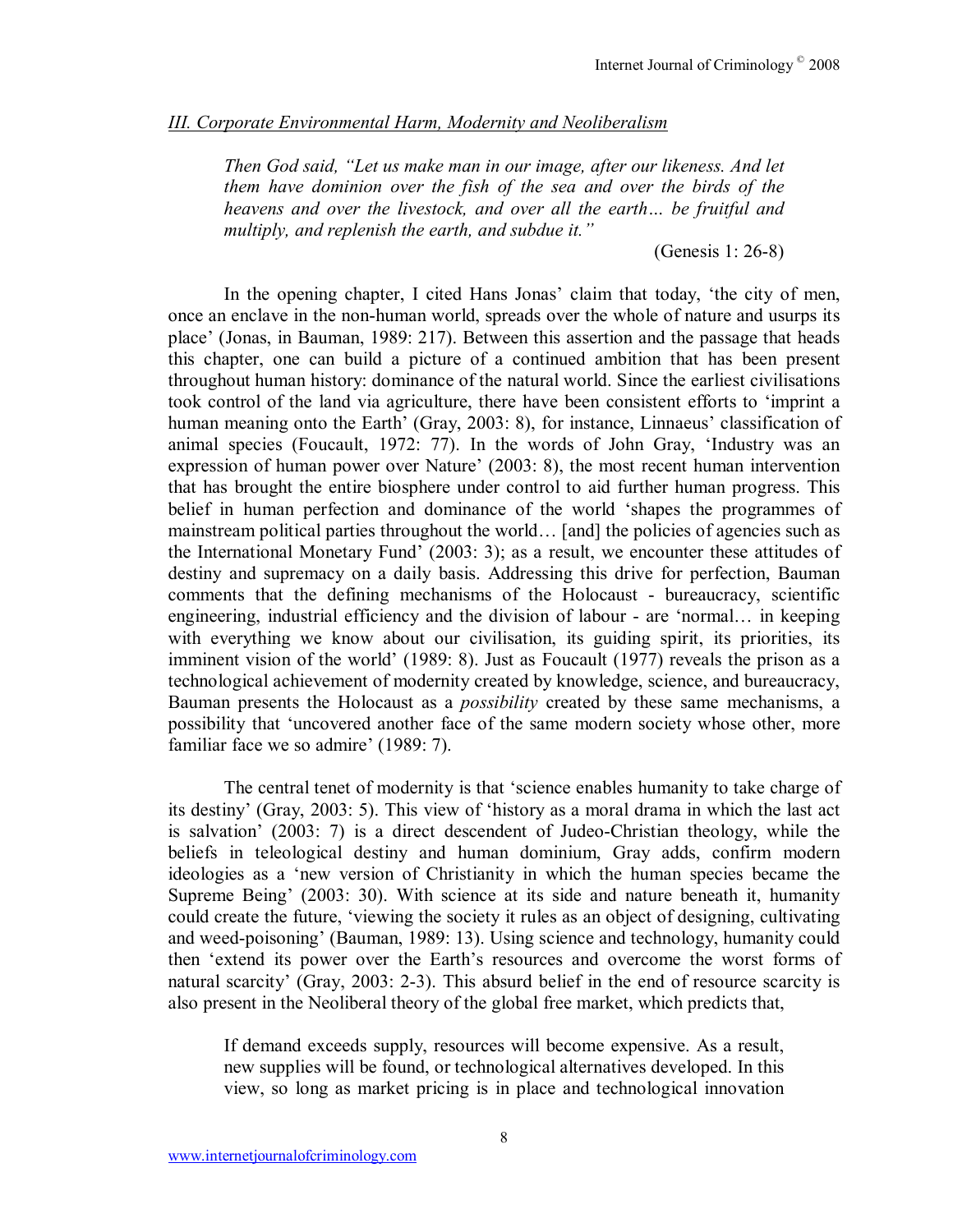continues, economic growth cannot be derailed by scarcity. For all practical purposes, natural resources are infinite.

(2003: 59)

Moreover, Lourdes Benería, a prominent feminist economist, warns that 'This earth is in danger of not being able to support all this unregulated economic activity, and we now have a very serious ecological crisis' (Benería, in Green, 2008: 63). Still, governments remain reluctant to implement too much regulation at the risk of corporations simply moving their business to another country where pollution and emissions regulations are less stringent (Ward, 2004: 90).

 Both of these decisions, firstly by the government, and secondly by the corporations, are a result of rational cost-benefit analyses. To return to Bauman for a moment, ëthe choice of physical extermination as the right means to the task of *Entfernung* was a product of routine bureaucratic procedures' (1989: 17). By 1942, the forced immigration of Jews was becoming impractical for 'the authorities of the countries to which the flow of emigrants was being directed' (University of Pennsylvania, 2007: 3). That year, at the Wannsee conference, General Heydrich proposed a 'final solution to the Jewish question<sup>'</sup> (2007: 1), an act Bauman confirms as 'an exercise in the rational management of society' (1989: 72). In this case, a problem was identified, and it was concluded that the least expensive course of action was extermination.

 The issue of recycling offers a clear-cut example of how bureaucratic decisions are made. In 2005, the US Environmental Protection Agency (EPA) estimated that ëbetween 1.5 and 1.9 million tons of computers, TVs, VCRs, monitors, cell phones, and other equipment were discarded' (Carroll, 2008: 71), and that 'more than 70 per cent of discarded computers and monitors, and well over 80 per cent of TVs, eventually end up in landfills' (2008: 71). Unlike the European Union, the United States does not require companies to set up schemes to recycle the unwanted or out-of-date products that it creates. Predictably, ëThe result of the federal hands-off policy is that the greater part of e-waste sent to domestic recyclers is shunted overseas' (2008: 74), often to China or West Africa where environmental regulations are lax or non-existent. Recycling plants do exist in the USA, but 'under current policies, pound for pound it is still more profitable to ship waste abroad than to process it safely at home' (2008: 80). As Bauman acknowledges, 'What matters is the efficiency and lowering of costs of... processing' (1989: 104).

 Another concern raised by these bureaucratic networks is the difficulty in assigning responsibility for CEH. In *On Violence* (1969), Hannah Arendt identifies that in a bureaucracy, ëthere is no one left who could even be asked to answer for what is being done... making it impossible to localise responsibility' (1969:  $38-39$ ). This opens up a myriad of opportunities to deny and alleviate responsibility for acts. Corporations have even pushed the boundaries of culpability to include the customers who pay their wages, for example, in the debate over 'food miles' - the distance travelled by a particular food from where it was grown to where it was bought. The supermarkets utilise the theory of supply and demand and blame the demand of consumers for products all year round,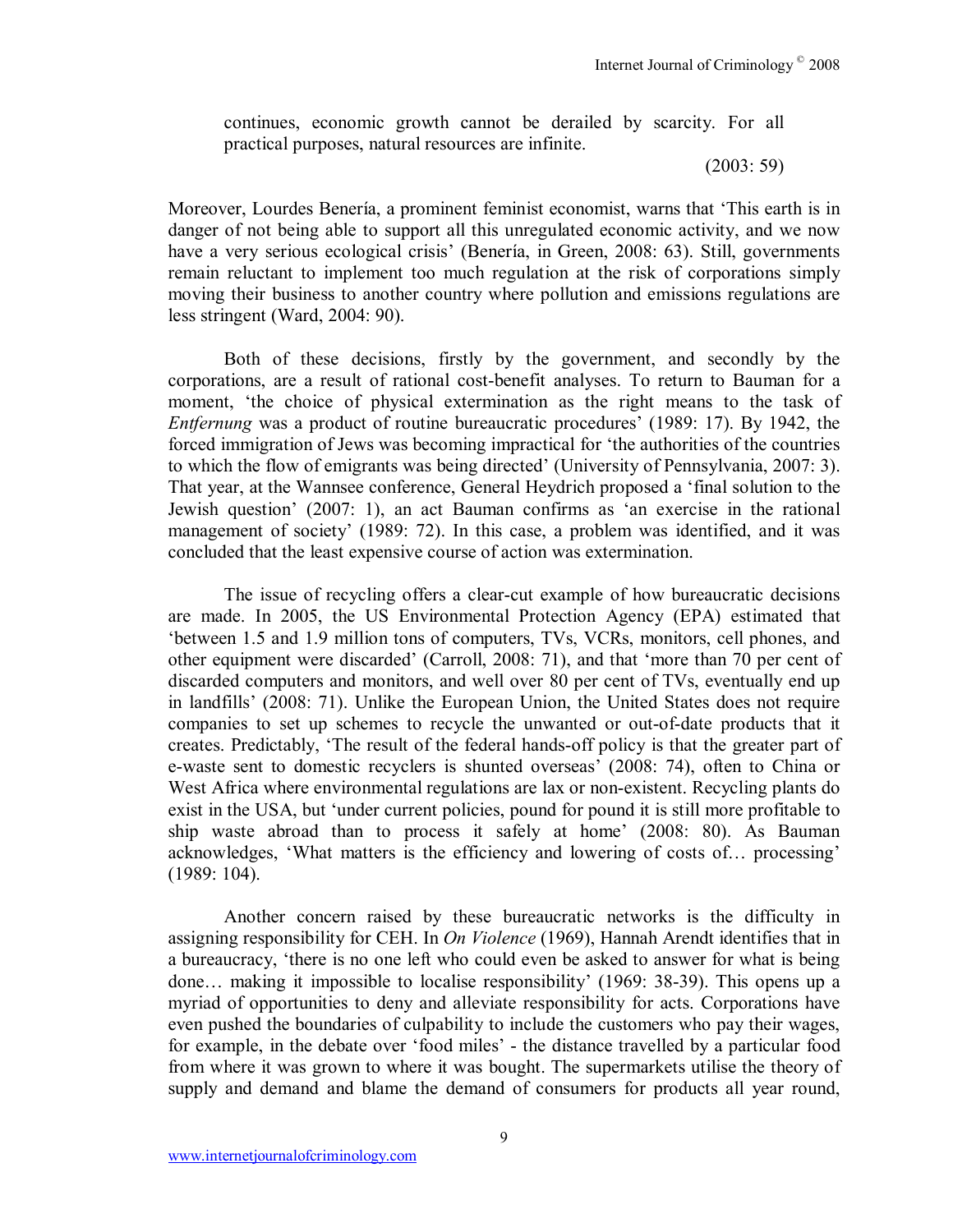rather than their own failure to take constructive steps towards reducing pollution. Additionally, Jenny Uechi observes that the space between the point of production and the point of consumption is ëperhaps the broadest it has been in all of human history propped open... by supermarket shelves, international shipping lanes, high-density feedlots, outsourced processing facilities and agribusiness marketing' (2008: 30). This is in marked contrast to the pre-industrial period, where people ëhad daily contact with the sources of their food' (2008: 31), but as migration to cities increased, the 'connection between the food products and the source gradually became unnecessary' (2008: 33). This space is not just physical, however, but also psychological. Whereas a cookbook from 1873 ëdepicts a cow situated in a meadow, meat charts by the 1900s depicted animals only as dotted outlines, with no eyes and no context of the cow situated on a farm<sup>3</sup> (2008: 32). By 2007, cookbooks show only the processed meat, 'with zero indication of the meat's history as part of a living animal, much less a part of the ecological landscape' (2008: 32). Writing on atrocities committed by governments upon their own people, Stanley Cohen (2001) explores the concept of distance and the denial of harm by bystanders. If one lives in the country where the atrocity is occurring, then 'Any outcome of the conflict will directly affect your life' (2001: 19). However, if the incident takes place thousands of miles away, then 'the flat, one-dimensional information (headlines, sound-bites, and fifty-second TV clips) we receive' (2001: 19) hold less emotional and practical significance, and are therefore easier to deny or forget. In the globalised world, the waste pollution from a factory farm producing meat in the United States (Kennedy, 2005: 34) has little practical significance for people buying that product from their local supermarket. This isolation and distance prevents consumer visibility of the actions of corporations and thus creates a 'moral indifference' (Cohen, 2001: 98) to CEH.

 I referred at the outset of this chapter to the total domination of the environment by humans in the modern era, and that society was a project consisting of ëdesigning, cultivating and weed-poisoning' (Bauman, 1989: 13). Jonas' observation of the expansion of the 'city of man' referred to the emergence of nation-states, whose boundaries and frontiers meet always with those of other nations; even the seas and skies are subject to varying degrees of 'ownership' from nations. Speaking of the Jewish Diaspora, Bauman states that 'the world tightly packed with nations and nation-states abhorred the non-national void'  $(1989: 53)$ . This abhorrence is not limited to ethnic ëvoidsí, but also spatial voids: consider the status of Antarctica, an entire continent that exists without formal borders or a state due to its inhospitable climate and terrain. Still, a number of nations have claimed ownership of enormous areas of the continent (Dorling Kindersley World Atlas, 1997: 204-205), the as-yet untapped resources beneath the continent undoubtedly the primary reason for these claims, despite a permanent cessation on commercial mining (Protocol on Environment Protection to the Antarctic Treaty, 1991: Article 7). However, this restriction applies only to activities ërelating to mineral resources, other than scientific research' (1991: Art. 7), and the experience of Japanese whaling fleets operating in direct contravention of whaling moratoriums indicates that sooner or later the mining ban will likely be breached.

Even where established states exist, Neoliberals charge state intervention with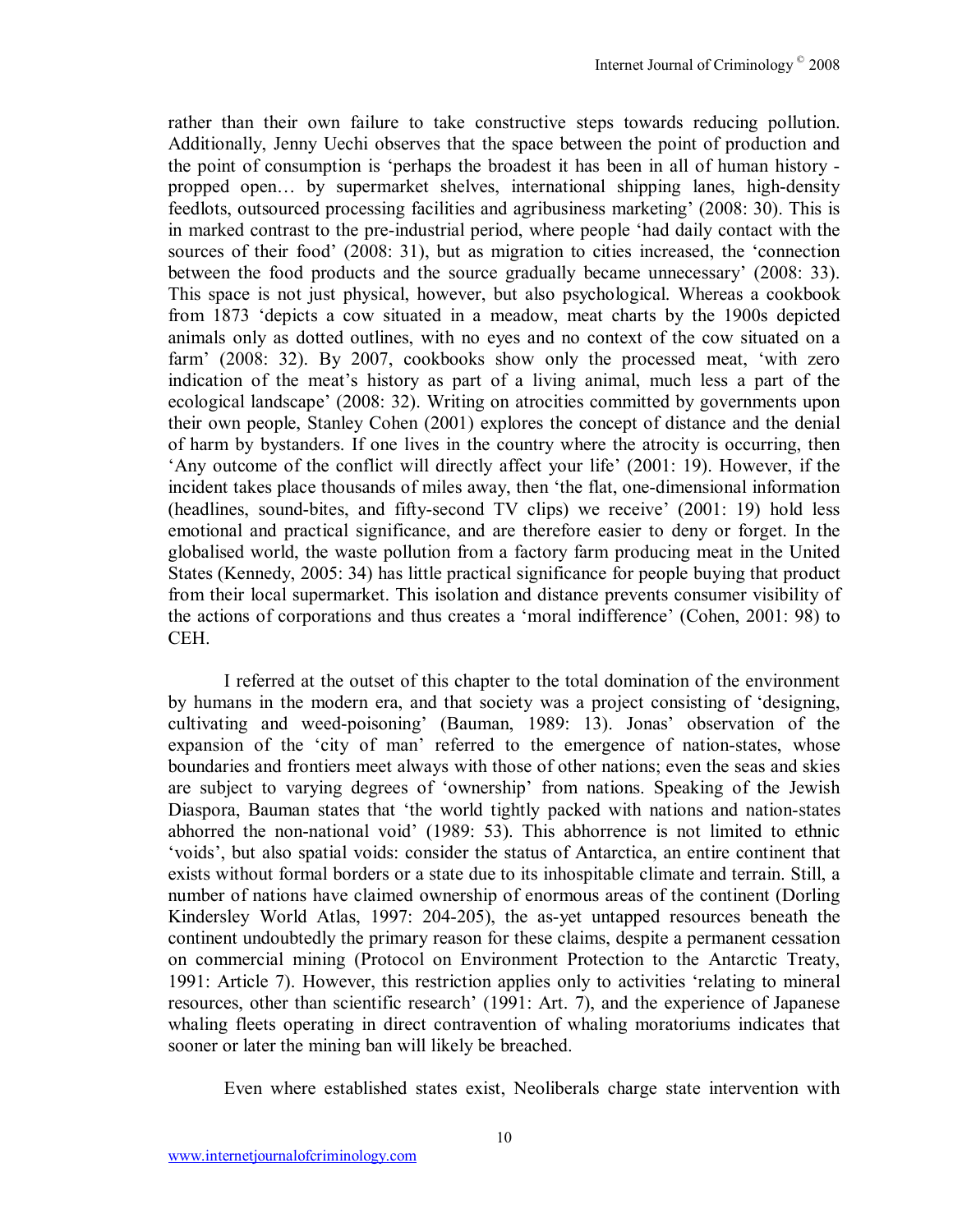ëdistorting the economy and [an entity] to be restricted to defending private property, national defence and, in the monetarist version of Neoliberalism, overseeing the money supplyí (Harman, 2008: 92). According to the Blue Mountain Working Group, a group of academics who monitor the American right, the leading issues for free-market proponents are ëthe protection of property rights over human rights; preservation of individual wealth; a rapacious form of unregulated free market capitalism' (BMWG, in Rowell, 1996: 43). The sanctity bestowed to private property by these beliefs permits corporations to act as they wish with their property, and groups such as People for the West! have been created in order to campaign for the reintroduction of a  $19<sup>th</sup>$  century mining law that ëallows anyone who finds valuable mineral resource deposits on federal land the right to purchase that land for a maximum of \$5 per acre<sup>c</sup> (Rowell, 1996: 90). Evidently, this law is enormously beneficial for the mining industry, but the ridiculous selling price renders the protection of the environment impossible. The BMWG adds that free market beliefs include opposition to... government regulations concerning health, safety and the environment' (BMWG, in Rowell, 1996: 43). Attempting to justify this, the Business Council for Sustainable Development (BSCD) argue that free trade ëis essential for sustainable development' (BCSD, in Rowell, 1996: 124), and 'the only rational, fair and democratic allocator of goods and services' (McChesney, in Chomsky, 1999: 8). Instead, corporations hope to sidestep regulation by adhering to 'Voluntary codes of practice filled with vague ambiguous language, such as sustainable development' (Rowell, 1996: 104). However, Rowell believes that such policies are 'a corrupted oxymoron... that translates into 'business as usual' (1996: 125), allowing companies to break the rules they set themselves with no adverse consequences.

 Capitalist development requires infinite growth, and sustainable development is seen as a form of development 'that will allow a company to remain in business forever' (Dowie, in Rowell, 1996: 125). Addressing the United Nations on the subject of climate change, Evo Morales, the socialist President of Bolivia, criticises this approach, accusing corporations of ëproposing to continue as before, and paint the machine green, which is to say, continue with growth and irrational consumerism and inequality, generating more and more profits' (Morales, in Fuentes, 2008: 56). Morales continues, stating that the World Bank's proposed solution is to 'end subsidies on hydrocarbons, put a price on water and promote private investment in the clean energy sector $(2008: 56)$ . Rather than recommend a constructive approach to reducing emissions and pollution in order to preserve the environment, the World Bank strategy shelters capitalist interests from the predicted economic storm, thus increasing the cost of living for billions of people. This reflects the overall result of Neoliberal policies: rewarding corporations with a free market and punishing workers and consumers by abolishing state restrictions to big business. Echoing Morales' statement, anarchist thinker Noam Chomsky starkly proclaims that ëunder capitalist conditions - meaning maximisation of short-term gain you're ultimately going to destroy the environment' (2003: 59).

 The second major task set down in Genesis, the replenishment of the earth, has been all but forgotten by the believers of dominion theology Christianity, who argue that ëëmaní can basically do what he wants to the animals, plants and resources of the earth, with God's express permission... there are basically no limits to exploiting the earth<sup>1</sup>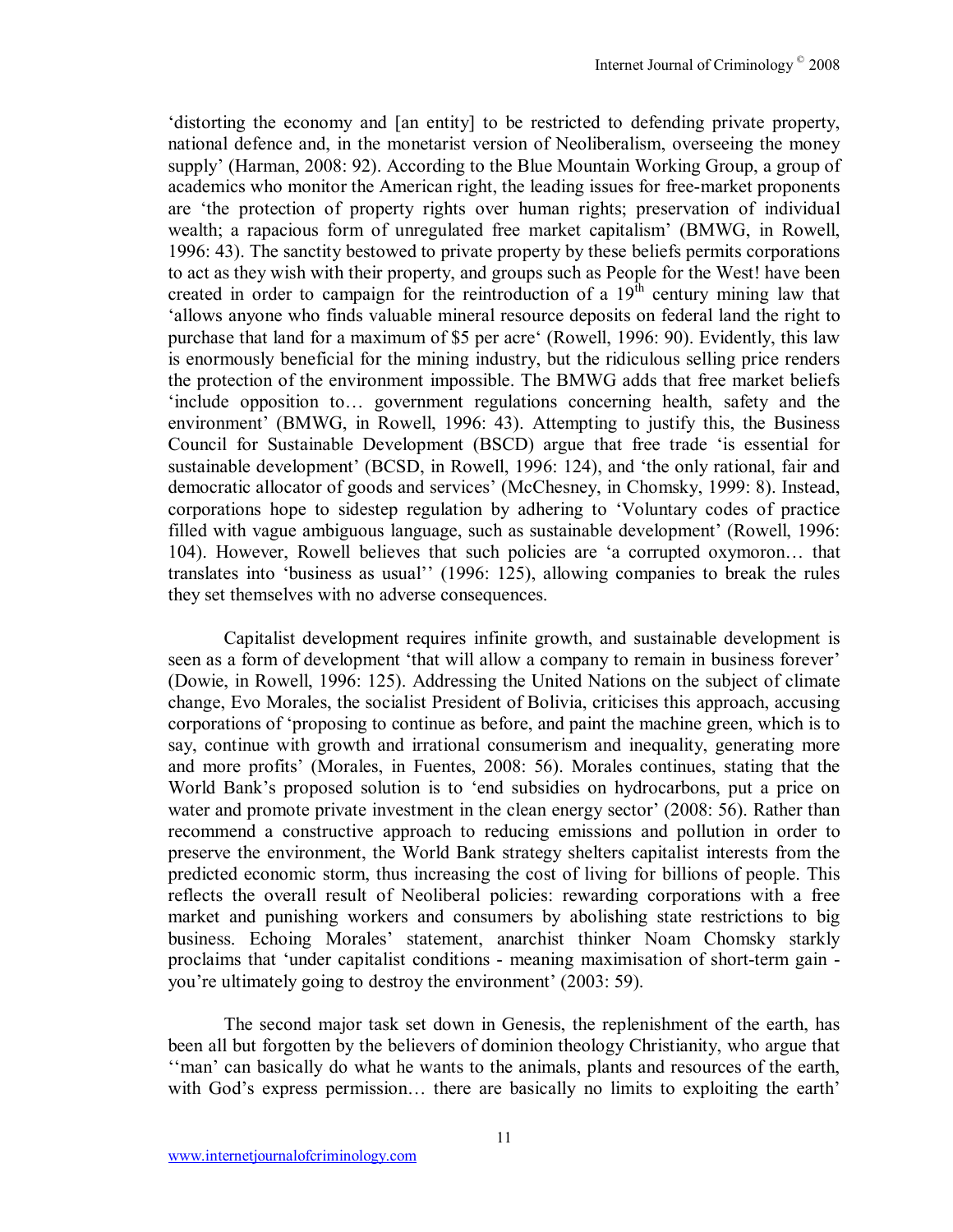(Rowell, 1996: 9). This may appear to be a small, sect-based belief, but when it emerges that dominion Christians fund large US corporate lobby groups such as the National Legal Center for Public Interest, Wise Use and the Center for the Defense of Free Enterprise (Rowell, 1996; Kennedy, 2005), who argue for complete deregulation of markets, the influence of these groups becomes far-reaching and ties in neatly with the modernist vision of an enslaved environment to be continuously harvested. In the subsequent chapter, I shall discuss the effect these groups, as well as the media and corporations themselves have in shaping governmental and societal debates around environmental harms.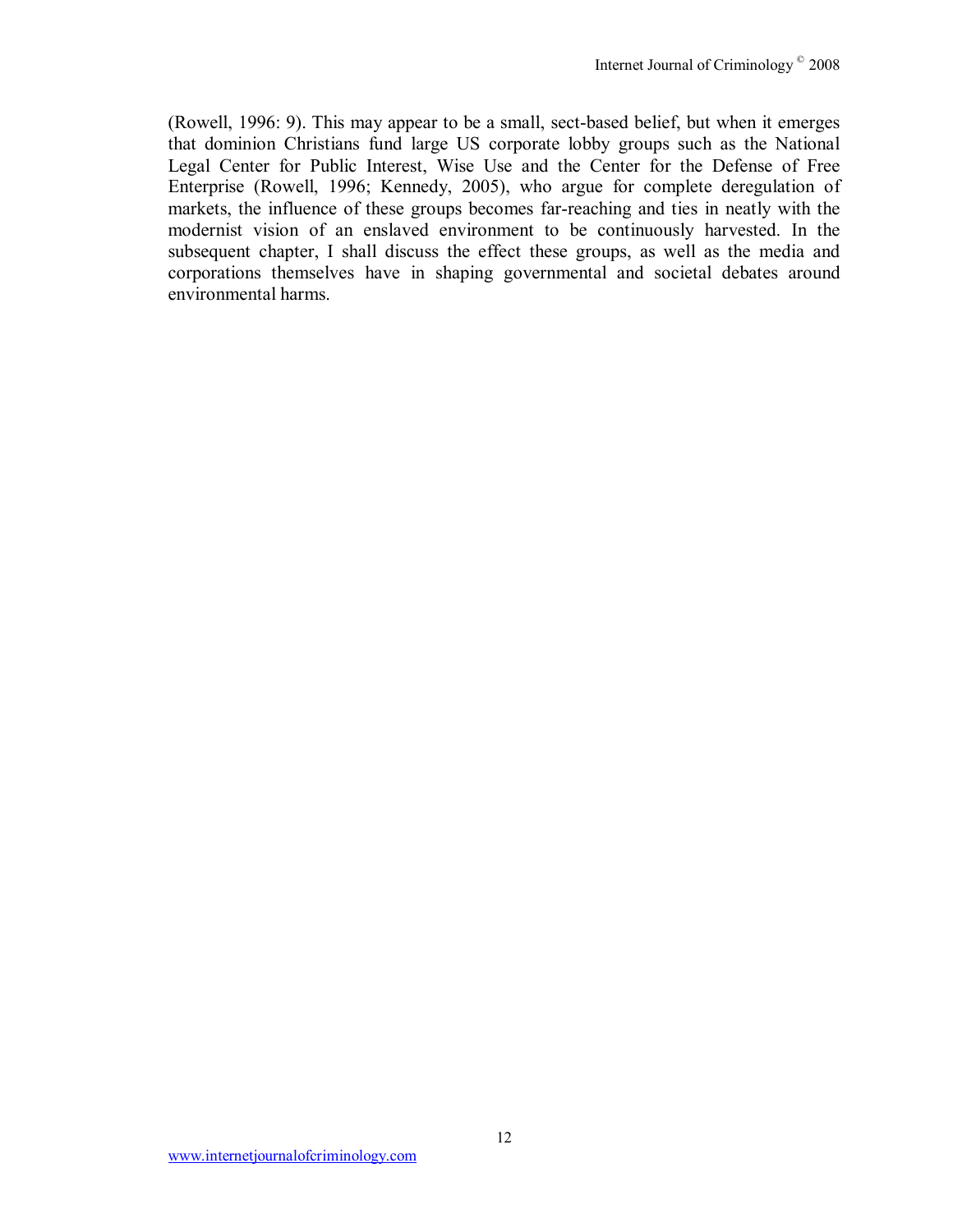## *IV. Power, Knowledge and Harm*

*Make a million living things suffer... / What of that change that could save* everything?... / Budgets that burst with oil-crude gas in purse, no *compassion / Common criminals seek asylum, concrete pillow / Exxon dreams, hidden hierarchy, no one in power taking blame.* 

(Skinny Puppy, 'Hexonxonx'  $(1989)$ )

 Having identified that modernity and Neoliberalism encourage environmental degradation owing to ideas of human destiny and unrestrained economic progress, I now turn my attention to some of the methods by which the discourse of CEH is reproduced. The discourse of any crime or harm is multifarious, Lynch and Stretesky remarking that The social construction of crime does not involve images and definitions alone... it can involve actions and behaviours that act as illustrative symbols as well as the behaviour of law enforcement agencies' (2003: 219). Alongside pollution and destruction, this chapter will focus on the role of corporations in the climate change debate. It will also be necessary to analyse corporate-funded lobby groups and advertisements portraying corporations as 'green', what Phil Scraton terms the 'self-serving and self-preserving spin' of governments, state institutions and corporations' (2002: 28-29).

#### *(a) Mass Media and Corporate Advertising*

 The most visible location in which discourse is reproduced is the mass media. Noam Chomsky attests that the 'press is huge corporate interests... kept alive by other businesses, through advertising  $(2003: 24)$ . The history of criminologists making similar statements is extensive, William Bonger (1916) taking the view that 'the press is the opposite of what it ought to be; it represents the interests of those who pay for advertisements or for articles' (2003 [1916]: 59), an opinion echoed by Edwin Sutherland (2001 [1945]: 19). Moreover, Stuart Hall, in *The Politics of Thatcherism* (1983), believes that ëThe colonisation of the popular press was a critical victory in this struggle to define the common sense of the times' (1983: 29) following the collapse of some of the major 'workers' newspapers in Britain in the 1960s (Chomsky, 2003: 122). Hall adds that the right-wing British press of the following decade focused on 'the elaboration of... populist language and the reconstruction of a free-market ethic' (1983: 29) in order to secure support for the election of Margaret Thatcher in 1979. This pro-free market, business friendly position remains, allowing corporations to advertise themselves as 'green' organisations and promote the free market as the sole solution for ensuring environmental protection.

 Enormous marketing budgets have enabled corporations to take control of these environmental debates. The left-leaning *Independent* newspaper has been particularly eager to include advertisements from companies who claim to have modified their operations to prevent environmental damage. In August 2007, the newspaper published a series of articles in association with HSBC focusing on the responsibility of businesses in mitigating climate change. The articles are essentially opinion pieces for the bank, in which they espouse their green credentials and the pioneering role that global business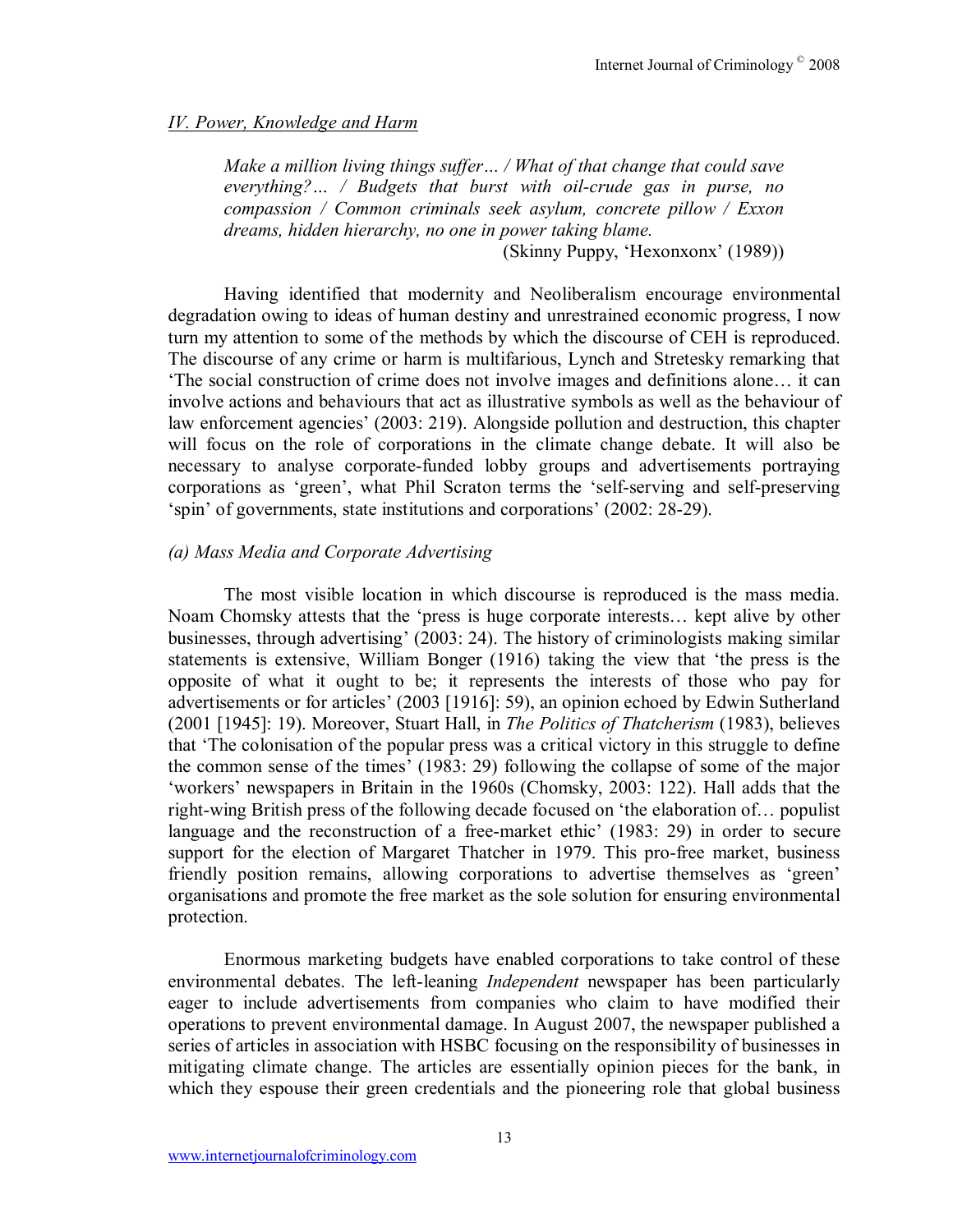plays in 'combating climate change'  $(2007: 1)$ . The first article in the series stated that ëBusiness absolutely depends on a healthy global environment, which produces its raw materials and provides services ranging from supplying clean air and water to receiving its properly treated waste<sup> $\degree$ </sup> (2007: 1). Despite the sterile description of the environment as a 'service provider' and a 'supplier', this statement appears to show that businesses desire a clean, safe environment, and that pollution control is in the best interests of all groups in society. However, the real nature of the article is revealed when the authors propose that ëNew regulations and taxes brought in to force companies to cut emissions can bear down on them.... It is important that Governments are consistent and fair in bringing in such measures'  $(2007: 1)$ . In keeping with the negative view of state intervention highlighted in the last chapter, businesses wish to 'self-police' their pollution rather than submit to state regulation.

 Vehicle manufacturers have also taken to advertising their environmental responsibility in an effort to build a positive corporate reputation. In the January 2008 issue of *National Geographic* magazine, an advertisement by the Japanese manufacturer Toyota confirmed the company's commitment 'to preserving the delicate balance between man and nature<sup>'</sup> (2008: back cover). Two months earlier, *National Geographic* featured a four-page advertisement of Toyota's hybrid engine, an engine that allows vehicles to 'run on half the amount of fuel that conventional cars would need' (2007b: 6). However, since only one Toyota model, the Prius, is sold with this engine, it is unlikely that the engine will have a significant impact in preserving this 'delicate balance'. Even if all cars were fitted with a hybrid engine, the 50% reduction in car fuel emissions would fall well short of the 90% reduction in all emissions deemed necessary before 2030 to prevent a rise of more that 2° Celsius in average world temperatures (Monbiot, 2007b: xxii). Another manufacturer, Land Rover, offered buyers of their Discovery 3 model a ëCO2 emissions offset for the first 45,000 milesí (National Geographic, 2007a: 4) of the car's lifespan. However, the effectiveness of offsetting schemes is both uncertain and unproven, and merely permits the continuation, rather than force any significant reduction, of pollution (Monbiot, 2007b: 210-212; Smith, 2007b).

 The aim of these advertisements is to convince consumers that companies are doing as much as they can to alleviate harm. Often, however, these companies are engaging in a token gesture, but otherwise continuing with 'business as usual'. For instance, an advertisement by Royal Dutch Shell in *National Geographic* magazine in October 2002 stated that the company was

working to increase the provision of cleaner burning natural gas and encouraging the use of lower-carbon fuels for homes and transport. It's all part of out commitment to sustainable development, balancing economic progress with environmental care and social responsibility.

(National Geographic, 2002: 3)

This 'balance' between environmental protection and economic progress is a compromise on the health of the ecosystem that is preferable only as long as it does not damage profits. Steven Poole identifies the policy of sustainability as ëa financial approach by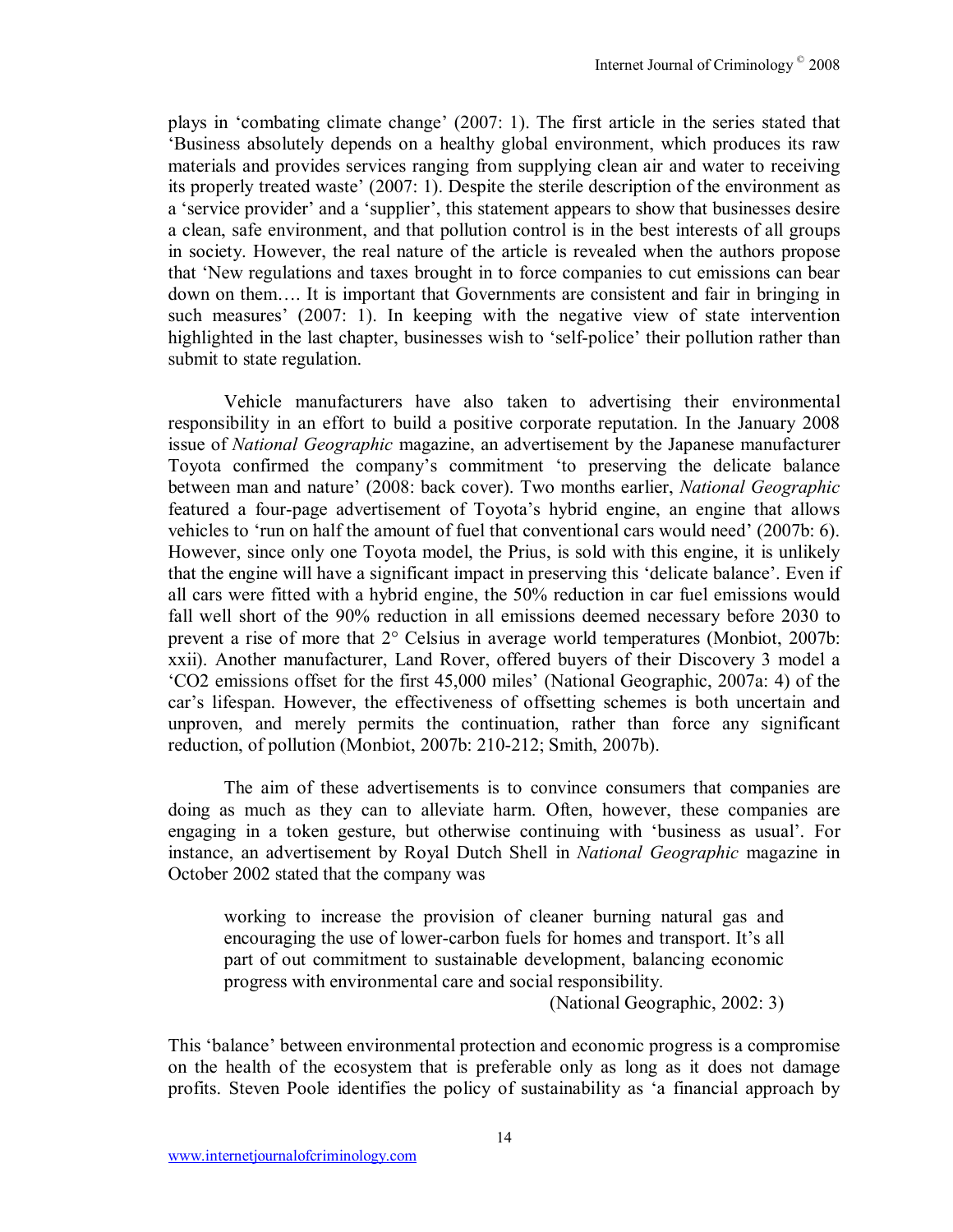which the oil industry as we know it might be sustained... [with] the minimum amount of environmental care that was affordable by those whose activities harmed the environment<sup> $(2007: 62)$ </sup>. These advertisements also fail to highlight Shell's appalling human rights and environmental record in Nigeria, where the company has engaged in gas flaring, military funding, the building of pipelines over the property of the Ogoni people and the use of hydraulic fracturing to find oil sources (Okonta and Douglas, 2003).

# *(b) Corporate Lobbying and Front Groups*

 If the goal of advertising is to secure popular support for corporate strategies, then the goal of lobbying is to obtain endorsements from political figures and parties. Andrew Rowell states that 'industry is spending vast amounts of money on public relations in an attempt to $\ldots$  co-opt the environmental debate' (1996: 2). These tactics bear the hallmarks of Stanley Cohenís concept of interpretive denial, where ëBy changing words, by euphemism, by technical jargon, the observer disputes the cognitive meaning given to an event and re-allocates it to another class of event' (2001: 8). Steven Poole believes that such processes were behind the renaming of 'global warming' to the friendlier, more neutral 'climate change', which: 'seems to assign no blame... [and] works to support the notion, eagerly propagated by the Bush administration, that there is a controversy about whether there is warming, and if there is, whether humankind is to blame $^{\prime}$  (2007: 45).

 This manipulation of language is also evident in the names of corporate-funded groups such as the Global Climate Coalition, the World Business Council for Sustainable Development, and the Information Council on the Environment, which despite their proenvironment sounding names, support 'unlimited unregulated resource extraction' (Rowell, 1996: 27) and are engaged in 'an active campaign of dissuasion' (Monbiot, 2007b: 22) regarding environmental harm. Many of these groups do not publish their 'research' in peer-reviewed journals, and as Monbiot states, 'For those who do not understand that scientific findings cannot be trusted if they have not appeared in peerreviewed journals, the names of these institutes help to suggest that serious researchers are challenging the consensus' (2007b: 28).

 Despite this, the lobby groups who conduct this research, and their corporate paymasters, deem this research to be 'sound science' (Monbiot, 2007b; Poole, 2007), a term invented by the ExxonMobil-funded Advancement of Sound Science Coalition. The term describes scientific research that, amongst other things, denies the true impact of climate change and the effects of passive smoking on children (Monbiot, 2007b: 32-35). ExxonMobil is known to have funded at least 124 organizations that 'take a consistent line on climate change: that the science is contradictory, the scientists are split, the environmentalists are charlatans'  $(2007b: 27)$ . The extent of this funding is extraordinary, but Monbiot asserts that such a massive funding drive ëhelps to create the impression that doubt about climate change is widespread' (2007b: 28), and that, as a result, such science is indeed 'sound'. By funding so many organizations, it appears as if the scientific community really *is* split on the debate. With ExxonMobil's quarterly profits running at \$10 billion (2007b: 27), it is without doubt that 'the capacity to manipulate [discourse] is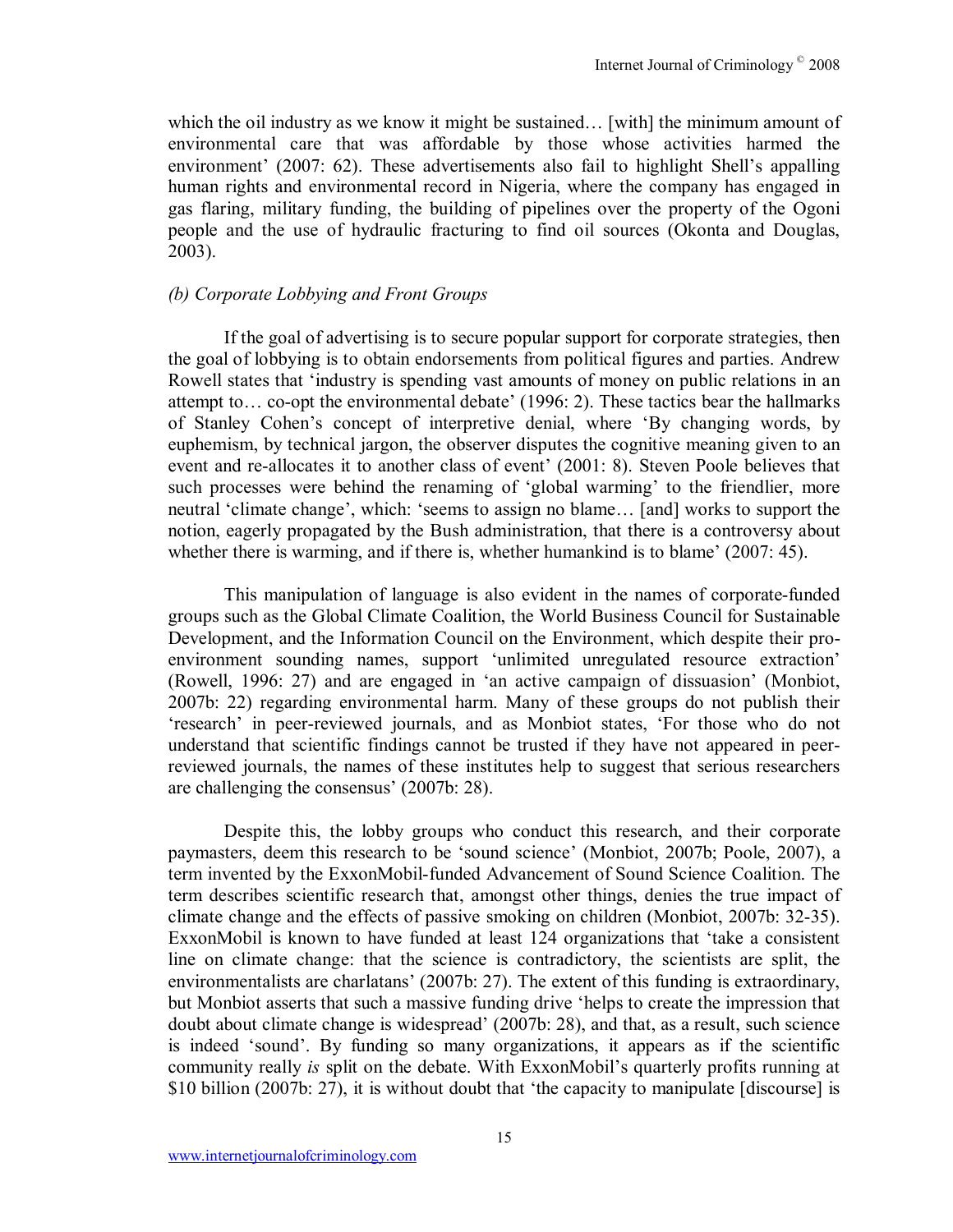greater the more capital one possesses' (Bourdieu, 1999: 505).

 Given the extent to which corporations such as ExxonMobil have produced knowledge on the environment, and the impact this has had on environmental debates, it is difficult not to see these lobby groups as Foucauldian 'judges of normality' (Foucault, 1977: 304). Politicians and governments refer to this scientific research in the same way that judges appeal to psychiatrists, probation officers and social workers - in order to ëassess, diagnose, recognize the normal and abnormal and claim the honour of curing or rehabilitating' (1977: 304). Indeed, it was from these lobby groups that the American Congress took scientific and economic advice on withdrawing from the Kyoto Protocol (Spash, 2008: 65). Nevertheless, this 'curing or rehabilitating' is merely the positioning of individuals, or in this case the environment, 'within a hierarchy... fixed in definite relations of domination' (Foucault, 1977: 291). The environment is secondary in importance to the economy and is dominated by it, a sentiment particularly evident in the policy of sustainability mentioned earlier in the chapter. How is this priority of the economy over the environment expressed in governmental policies?

#### *(c) Governmental and Intergovernmental Responses to CEH*

 With both American and British voters consistently electing neoliberal governments since the 1980s (often with few or no alternatives), the demands from corporations for deregulation have unfailingly been met with enthusiasm (Kennedy, 2005). With an army of researchers, lobbyists and PR companies at their disposal, corporations have been able to shape both popular and political opinion on the environment. In the three years between his election and 2003, the Bush administration ëlaunched over 300 major rollbacks of US environmental laws, rollbacks that are weakening the protection of [America's] air, water, public lands and wildlife' (Kennedy, 2005: 3). President Bush has also been keen to employ CEOs from various industries in his administration, Kennedy stating that the President's administration 'boasts more CEOs than any in history. Most come from the energy, extractive and manufacturing sectors that rely on giant subsidies and create the worst pollution $^{\prime}$  (2005: 5). Furthermore, the White House recruited former American Petroleum Institute lawyer Phil Cooney ëto control the presentation of climate science. He edited scientific reports, striking out evidence that glaciers were retreating... When the revelations were published he resigned and took up a job at Exxon' (Monbiot,  $2007b$ : 39).

 Inevitably, the implementation of corporate figureheads into senior governmental roles and *vice versa* has not been exclusive to the United States. In the United Kingdom, ëLord Sainsbury is a Parliamentary Undersecretary [and] three of Tony Blairís former advisors are now employed by Tesco' (Solidarity Federation, 2008: 16), helping to create a compliant atmosphere for the expansion of major supermarkets in the New Labour era. Many of these supermarkets are amongst the corporations that have signed up to the British government's 'Courtauld Commitment', a voluntary agreement that requires signatories to reduce packaging on its products. *The Independent* claims that 'The backing of nine major grocery suppliers for the Courtauld Commitment, the Government's voluntary agreement on packaging, should mean saving thousands of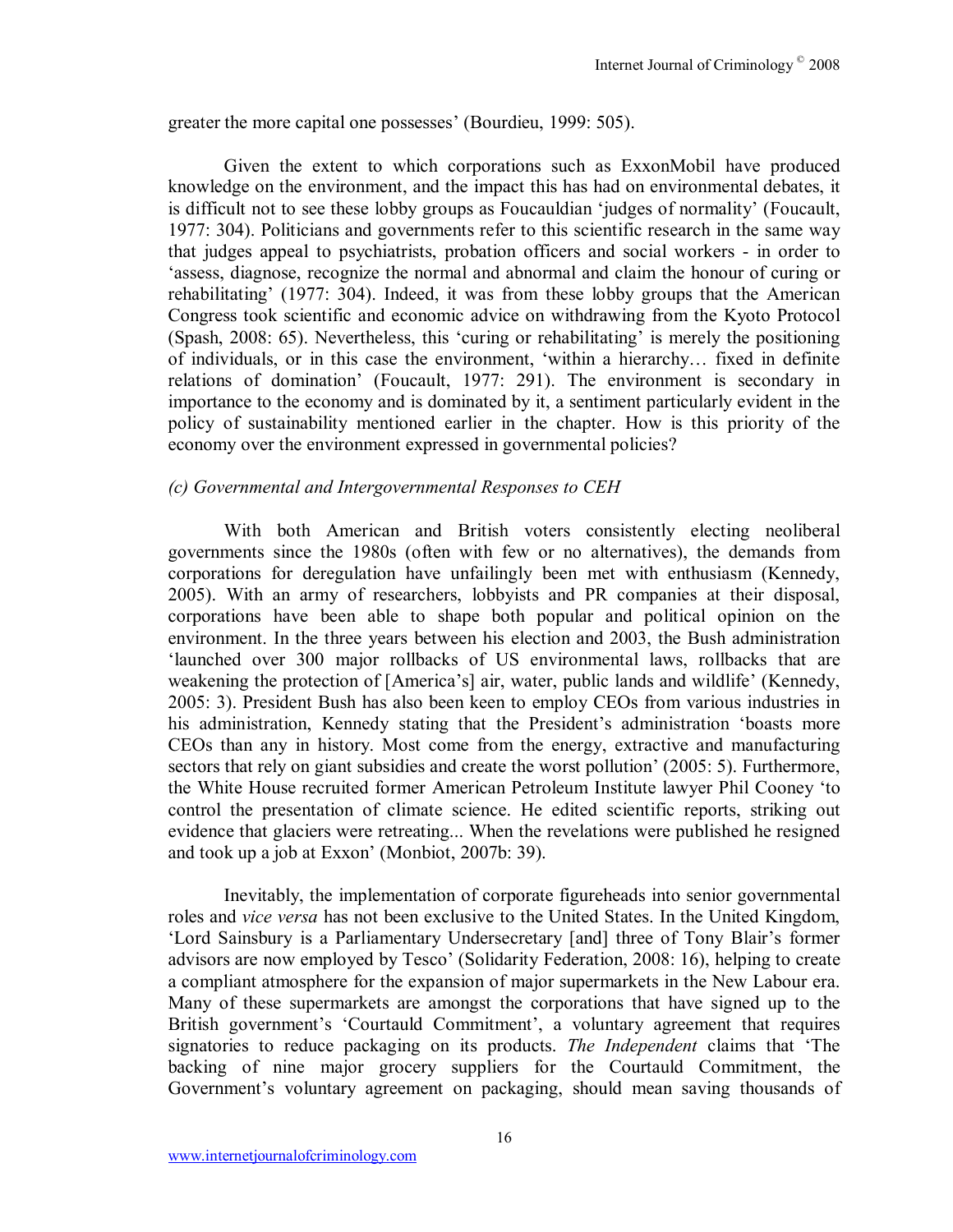tonnes of plastic and paper from landfill in the next three years' (Hickman, 2007b: 1). While action such as this is a tentative step in the right direction, the Commitment aims by 2010 'to cut packaging by  $340,000$  tonnes'  $(2007b: 1)$ , just five per cent of the 6.3 million tonnes generated annually. Moreover, *The Independent* observes that this waste costs 'the average family more than  $£400'$  (2007b: 1) per annum, meaning that should the Commitment be a success, each family would make an annual saving of just £20.

 The Courtauld Commitment was one of the few government proposals on excessive waste that focused on the producer rather than the consumer. One of the British government's plans was to introduce a 'waste tax' that utilised microchips placed inside household bins to monitor how much waste people used (Anarchist Federation, 2007a: 11). Lynch and Stretesky blamed this focus away from corporate activities on the fact that 'Consumers have been encouraged to 'think' and 'buy' green, and to associate green practices with specific corporate advertising rather than with environmentally friendly production practices' (2003: 221). With the corporations in control of the environmental debate, 'consumers could become 'green' simply by altering their purchasing behaviour, i.e. buying 'green' products from companies that claimed to be 'green' (2003: 220). This is perfect for the neoliberal CEOs and government ministers, as the blame, and any subsequent regulations, are steered towards individuals, as seen in the proposed plans for household waste monitoring.

 Lenient environmental agreements have been also been implemented at an international level by the European Union (EU). The EU Emissions Trading Scheme (EUETS) is a market-based solution whereby emission ëpermitsí are issued to corporations at no cost based on their annual emissions figures. The aim is for corporations to reduce the amount of permits they require year-on-year, the incentive being that any unused permits are traded on a market to corporations from across the EU. However, because corporations self-calculate their emissions, they can - and do overestimate their figures, selling on excess permits and failing to reduce emissions. Kevin Smith (2007a) identified this as one of the main concerns regarding the ETS, revealing that ëthe four biggest European power producers - Eon, RWE, Vattenfall and EnBW - have profited from this to the tune of 6 billion and  $\#H\#8$  billion' (2007a: 20). George Monbiot (2007a) focuses on the inequality of the EUETS, proclaiming that:

By handing out  $CO<sub>2</sub>$  emissions permits, free of charge, to the European companies who pollute most, it ensured not only that the polluter was paid, but also that something which belongs to all of us - the right, within the system, to produce a certain amount of carbon dioxide - was given to the corporations.

(2007a: 111)

 The EUETS encourages companies to make a profit first, and at best ensures a levelling off of pollution rather than a reduction. If the cost of buying carbon credits is greater than the costs of upgrading technology or manufacturing processes, then the outcome will be continued pollution. As a result, 'corporations that release... substances into the environment in amounts that meet established regulatory limits are praised as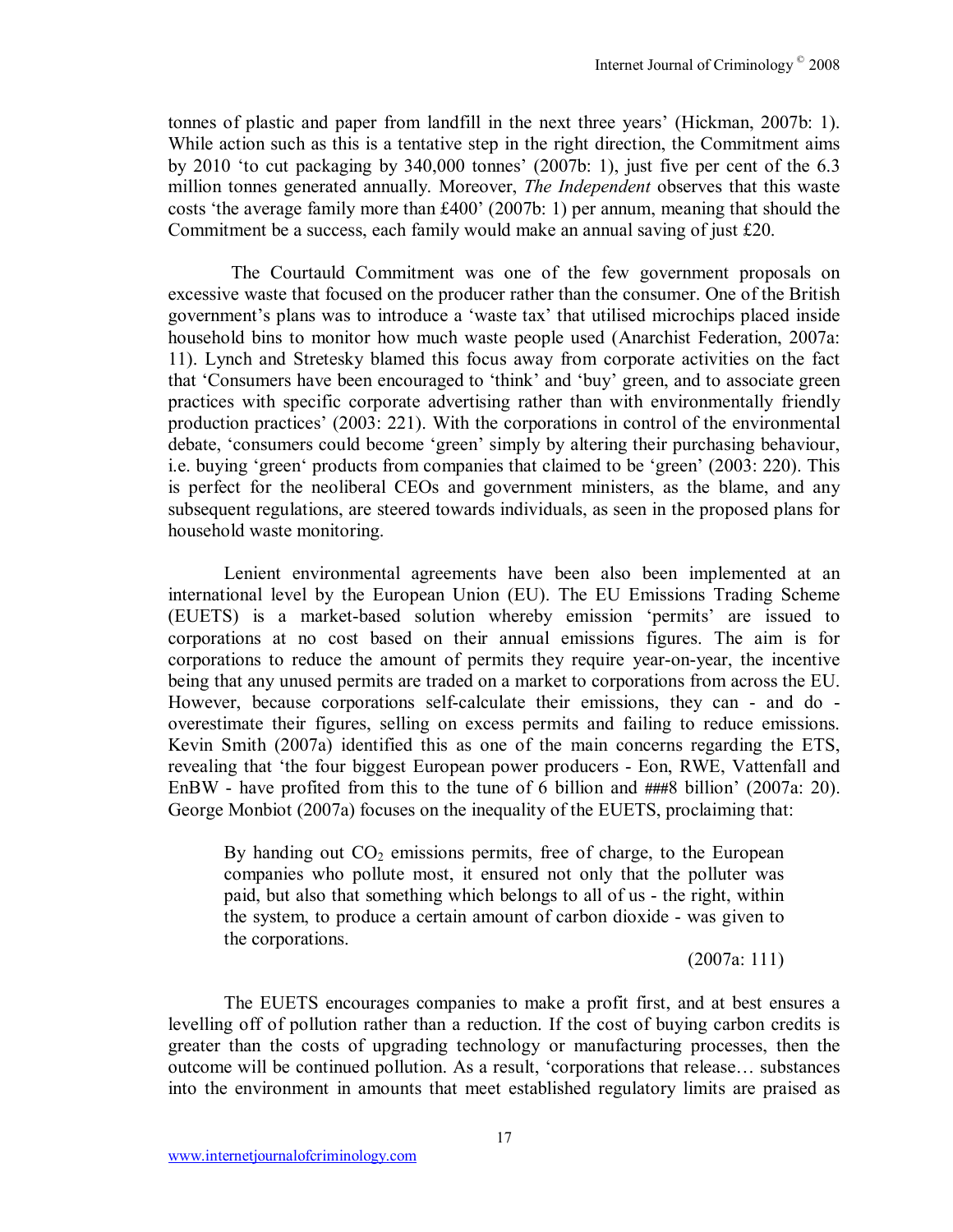'exemplary environmental citizens'' (Lynch and Stretesky, 2003: 220). Even if a corporation never reduces its emissions, choosing instead to buy more and more permits, it would not face any adverse consequences within this system.

In an analysis of the US Department of Justice's (DoJ) use of the federal antitrust laws, Edwin Sutherland found that the DoJ had 'selected the method of criminal prosecution in a larger proportion of cases against trade unions than of cases against corporationsí (2001 [1945]: 17). Sutherland concluded that the DoJ ëhas been comparatively reluctant to use a method against business firms which carries with it the stigma of crime<sup>,</sup> (2001 [1945]: 18). Criminal justice is 'a way of handling illegalities, of laying down the limits of tolerance, of giving free rein to some, of putting pressure on others' (Foucault, 1977: 272), where corporate harms are subjected to economic, rather than legal, opprobrium. The court is no longer the location where all crimes are tried, but where ëa social category with an interest in order judges another that is dedicated to disorder' (1977: 276), and protects those of a similar stature from legal scrutiny. The bias that exists in favour of the powerful members of a society ëmakes it possible to leave in the shade those [crimes] that one wishes to - or must - tolerate'  $(1977: 277; cf. Tiff and)$ Sullivan, 1980: 17). By proposing to let the market 'police' itself, corporations bypass the stigma of crime altogether.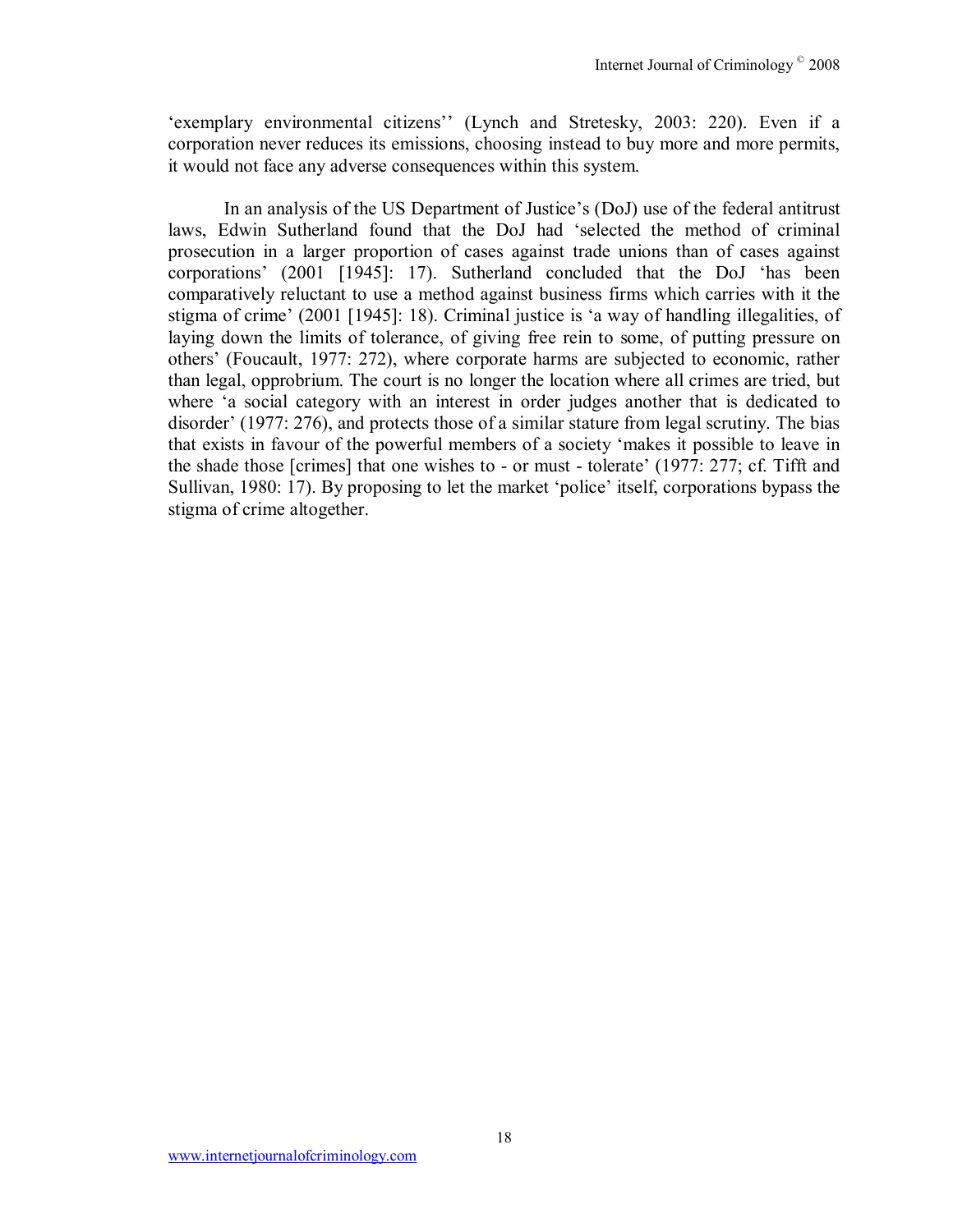#### *V. A Case Study: Waste Management and Disposal*

*She gave us all she had, but we went and took some more / Can't seem to shut her legs, our Mother Nature is a whore.* 

(Nine Inch Nails, 'Survivalism' (2007))

 Having outlined the incompatibility of the modern, capitalist system with adequate care of the environment, as well as a number of the methods that corporations and governments employ in the justification of environmental degradation, the final objective of my research is to undertake a case study in which the arguments of the previous chapters can be developed further. To complete this task, I have chosen the question of waste management, specifically the areas of planned obsolescence in the electronics market and toxic dumping.

In the previous chapter, I outlined the government's voluntary agreement, the sclerotic Courtauld Commitment, which encourages manufacturers and distributors to reduce total packaging by 340,000 tonnes by 2010 - five per cent of existing levels. However, this agreement takes into account packaging only, and does not cover the '1.6 million tonnes of food waste' (Mesure, 2008: 14) that retailers dispose of each year. Mesure, quoting a report by Imperial College, London, claims that 'supermarkets preferred to throw away food that was approaching its sell-by date rather than mark it down in price. "The cost of staff time is greater than the money made on reduced items" (2008: 14). This cost-benefit analysis echoes Bauman's remarks that in a bureaucracy all decisions are driven by 'efficiency and lowering of costs of... processing' (1989: 104). In a capitalist system, the maximisation of profits takes primacy over all other concerns.

 Also highlighting the use of the cost-benefit analysis was another article in *The Independent* by Woolf and Lean (2007), this time highlighting the problem of planned obsolescence in the computer market, an area that, due to its high rate of product disposal, 'now does as much damage to the climate as aircraft emissions'  $(2007: 1)$ . The article states that each personal computer ëtakes around 1.8 tons of chemicals, fossil fuels and water to produce' (2007: 1), and typically lasts 'for three years and, once junked, most are buried in landfill' (2007: 1). Carroll (2008) is more pessimistic, stating that computer power 'roughly doubles every two years... at any given time, all the machines considered state-of-the-art are simultaneously on the verge of obsolescence'  $(2008: 69-$ 70). Because of such rapid obsolescence, Woolf and Lean note that, ëThe soil where [computers] are buried can become polluted with cadmium and mercury' (2007: 1), so much so that ëa campaign to press computer manufacturers to cut their carbon footprint.... [and] make it easier for people to upgrade their computers rather than replacing them every few years'  $(2007: 1)$  has begun. From this information, significant reductions in emissions rates and ground pollution could be achieved if manufacturers produced computers that were at the same time more energy efficient and longer lasting. Since each computer 'generates  $0.1$  tons of  $CO<sub>2</sub>$  in a typical year' (2007: 1), it is clear that efforts by companies to reduce emissions rather than individuals would create much more beneficial results.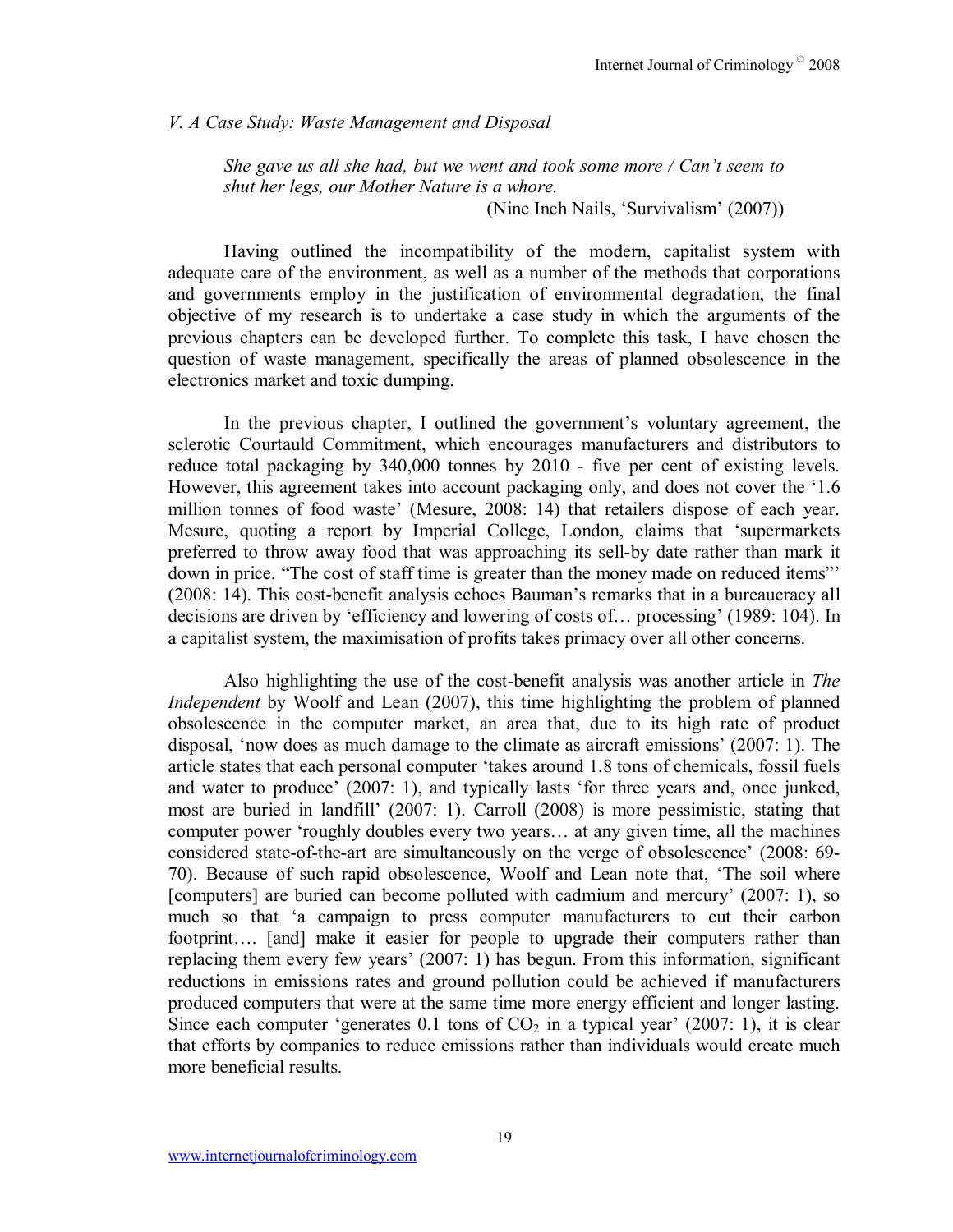Another incident referred to in an earlier chapter was the shipping of hazardous waste from the first to the third world, where there is often little or no legislation governing its disposal. This arises from the 1989 Convention on the Control of Transboundary Movements of Hazardous Wastes and Their Disposal (Gourlay, 1992: 193-195), a Convention originally drawn up to *prevent* such shipments. At the negotiations for the Convention, the United States, supported mainly by Japan and the United Kingdom, opposed the proposal to notify importing countries as to the cargo of ships carrying hazardous waste, the proposal to prohibit exports to countries with less stringent waste-handling laws than the exporter, and the proposal to ban exports to nonsignatory nations. Coupled with the considerably weakened Convention, and as a result of ëa growing number of state laws that prohibit dumping of e-waste, which may leak lead, mercury, arsenic, cadmium, beryllium and other toxics into the ground' (Carroll, 2008: 71), recycling companies are now selling hazardous electronic waste to ëbrokers who ship it to the developing world where environmental enforcement is weak $\degree$  (2008: 71). Despite the Convention being converted into EU law, Carroll also observes that ëuntold tons of e-waste still slip out of European ports, on their way to the developing world' (2008: 74), proving that even the slightest regulatory manoeuvres 'create a highly profitable domestic and international trade in illegal disposal and dumping of hazardous toxic waste<sup>†</sup> (South, 1998: 453). The solution for American waste appears to be 'a certification process [operated by the EPA] for recyclers that would define minimum standards for the industry' (Carroll, 2008: 80), but such regulation may prove uncomfortable for free market advocates. A European-style scheme that requires producers to take responsibility for obsolete goods would be equally unlikely, if not more so, given the current control of the EPA by corporate bedfellows under the supervision of the Bush administration (Kennedy, 2005: 124-129).

 Calls to reduce the output or increase the expenditure of a business in order to protect the environment lie in fundamental opposition to the continuous profit that capitalist economies idolise. The likelihood that manufacturers will take any notable steps towards producing longer-lasting computers that use less energy is therefore slender. Instead, offering a small, symbolic token of environmental responsibility, the electronics retailer Dixons decided to 'pioneer a phase-out of energy-guzzling stand-by functions on TVs and DVD players that drain electricity and waste money' (Hickman, 2007a: 1). The decision was, like the decision to throw away millions of tons of in-date food a year, a purely economic one, the retailer admitting that it was only forcing suppliers to ëditch stand-by after noticing a rise in the sale of energy-efficient products' (2007a: 1). This cynical admission did not stop *The Independent* claiming that the move was an example of 'the company's new green approach' (2007a: 1). Still, Dixons set 'no date for the end of stand-byí (2007a: 1), and the decision remains to be enforced in British stores. Meanwhile, the Energy Savings Trust, as if to remind readers of the real environmental criminals, quipped that ëthere are things that householders can do here and now in their homes to help minimise the environmental impact of their electronic equipment, such as turning existing appliances off stand-by when they're not in use. $(2007a: 1)$ .

 The dumping of enormous amounts of disused electronic goods in West Africa has had an equally large impact on the environment and the health of the local people.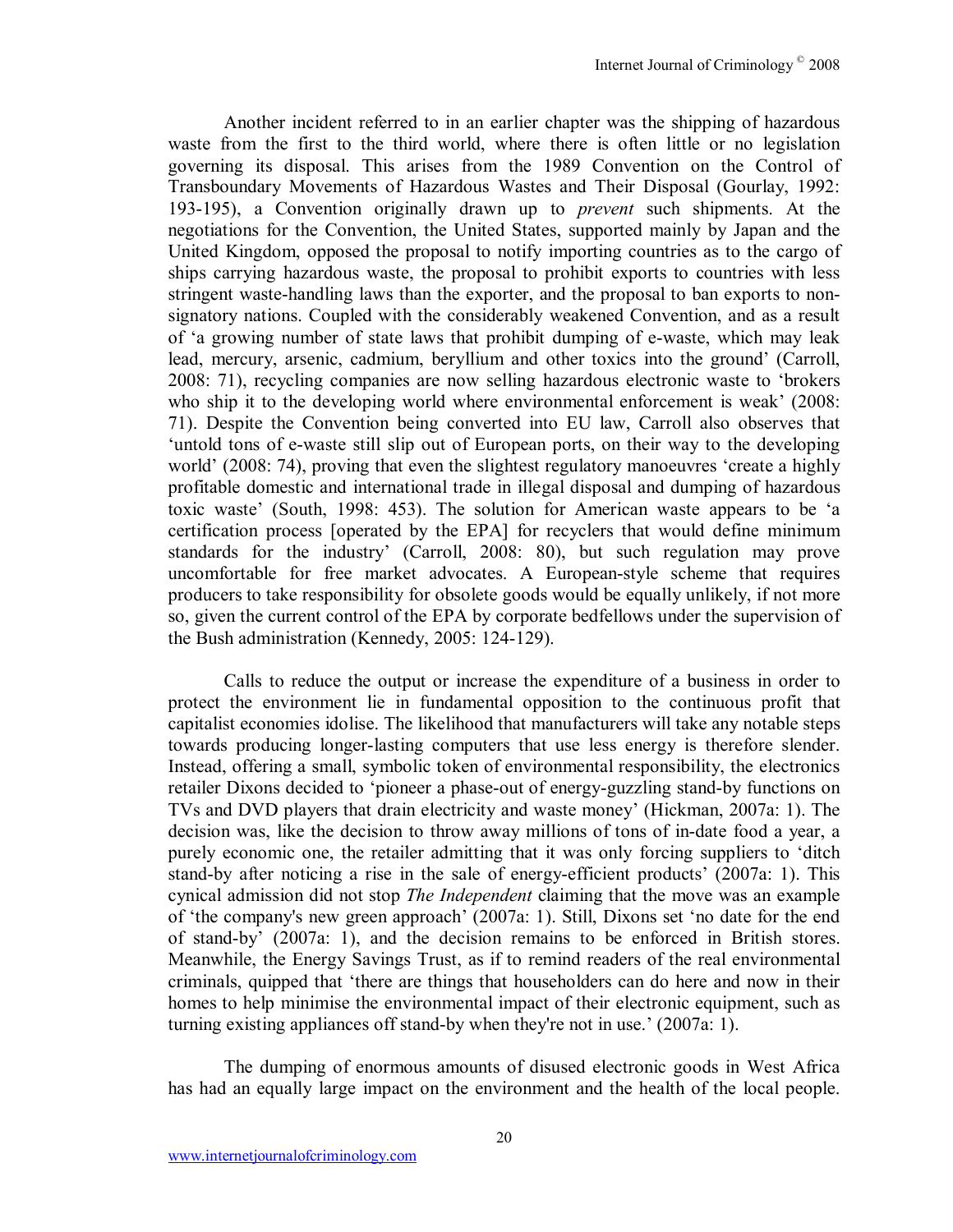These electronic goods routinely contain mercury, cadmium and lead, and it is no surprise that in one Chinese town where the dumping of electronic waste is rife, the air 'contains the highest amounts of dioxin measured anywhere in the world' (Carroll, 2008: 78). Further, the soil, plants and animals all had detectable levels of carcinogens that damaged foetal development in pregnant woman and wreaked havoc on immune systems. In the eastern Chinese province of Hebei, to the south of Beijing, factories producing leather dump large quantities of waste water containing chromium is disposed of in local rivers, and 'Many polluting businesses... ignore the rules because the penalties, when enforced, are so low' (Becker, 2004: 94).

 Even so, waste dumping does not occur only in the third world and those areas where it is difficult for the typical Western tourist or reporter to reach. The mafia has a long history of transporting toxic waste on behalf of corporations based in northern Italy and disposing of it in the Bay of Naples (South, 1998: 453). British Nuclear Fuels (BNFL), the operator of the Sellafield nuclear facility in north-west England has consistently dumped radioactive waste into the nearby Irish Sea, material that has been detected as far away as the Barents Sea (Martiniussen, 2003: 7), off the coast of the Russian Federation. Due to the continued influx of radioactive waste, ëthe Irish Sea is now the most radioactive in the world' (Rowell, 1996: 138), and 'large releases of the radioactive element technetium-99 (Tc-99)... is largely responsible for the pollution of the Norwegian coast' (Martiniussen, 2003: 7). The revelation that waste from Sellafield rounds the Western Isles of Scotland and crosses the northeast Atlantic on its way to the Barents Sea obviously raises further questions about how large an area Sellafield waste has contaminated. Erik Martiniussen, the author of *Bellona Report 8: Sellafield* (2003), states that:

In July 1998, the British government signed an agreement [OSPAR - the Oslo-Paris Convention for the Protection of the Marine Environment in the North-East Atlantic] that in reality commits the country to halt all radioactive discharges by 2020... The OSPAR agreement also obliges signatories to reduce radiation releases to levels where the additional concentrations in the marine environment above historical level... are close to zero.

(2003: 60)

However, in direct contravention of the OSPAR Convention, estimates by BNFL and the Department for Environment, Food and Rural Affairs (DEFRA) suggest that 'the company plans to increase its discharges of a number of different fission products in the coming years' (2003: 60). The British government is fully aware of this and has yet to punish BNFL for its failure. There is no doubt that the activities of BNFL at the Sellafield facility are the sole reason that Britain will fail to meet the targets set out by the OSPAR Convention. Outside of the Convention, BNFL, as a state-owned corporation, is permitted to dispose of radioactive waste into the Irish Sea.

The fact that such widespread pollution has been permitted solidifies Foucault's assertion that the legal system exists as a system for ëhandling illegalities, of laying down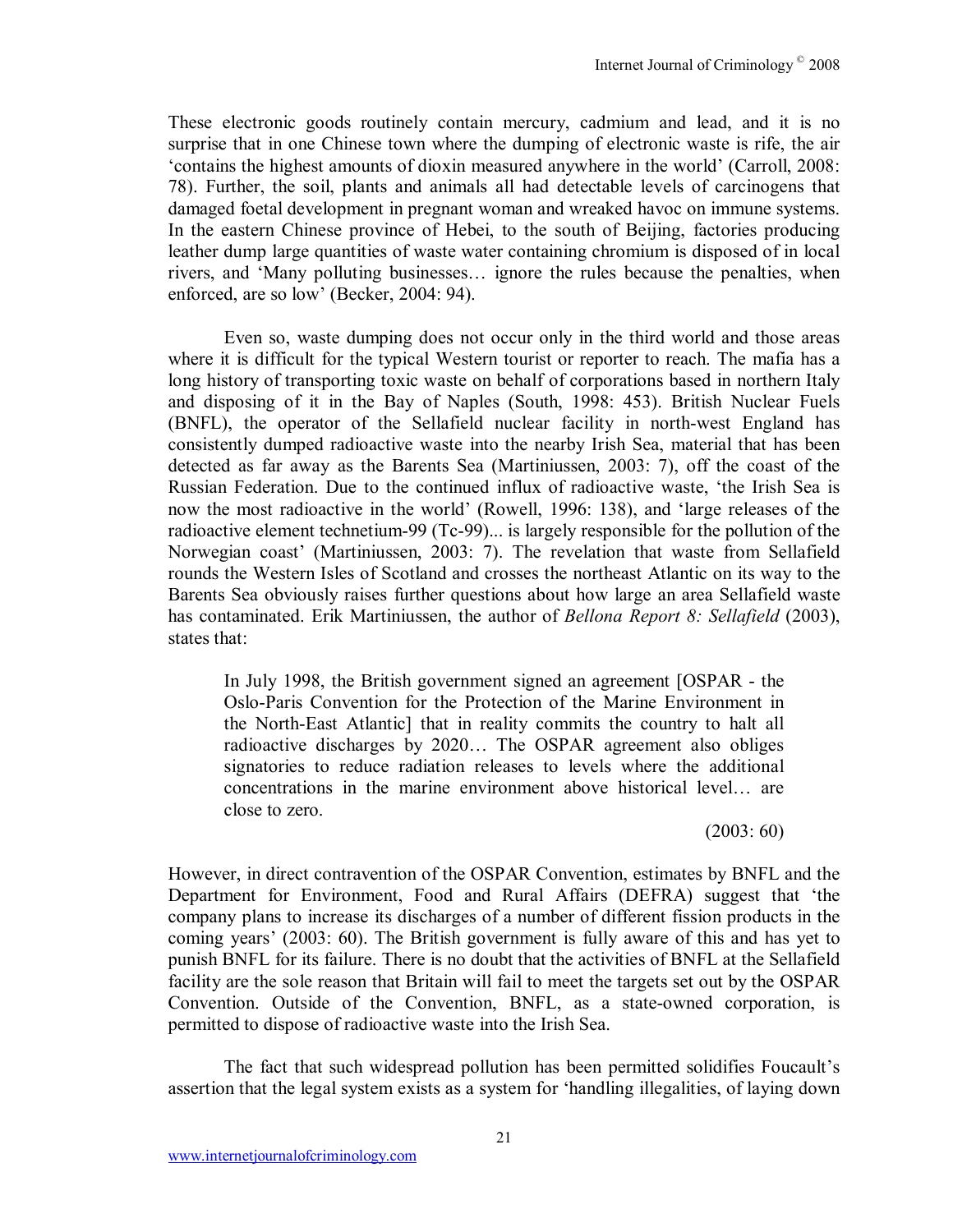the limits of tolerance, of giving free rein to some, of putting pressure on others' (1977: 272). Speaking of this legal system, Tifft and Sullivan (1980) affirm that

The prison, the new policy proposals for deterrence that seek 'outright' punishment, service the elites... protecting the interests of those who promote militarism, those who pollute or destroy our natural resources for profit, those who manufacture and promote unsafe, needless products. (1980: 17)

Penny Green and Tony Ward add that, 'Very frequently, deviant state actions intersect with the criminal actions of corporations to produce massive human rights and environmental violations' (2004: 28). The continued existence and official acceptance of radioactive dumping in the Irish Sea is, therefore, undoubtedly a question of power, and the result has been the contamination of a significant area of the north-eastern Atlantic and European Arctic marine ecosystem.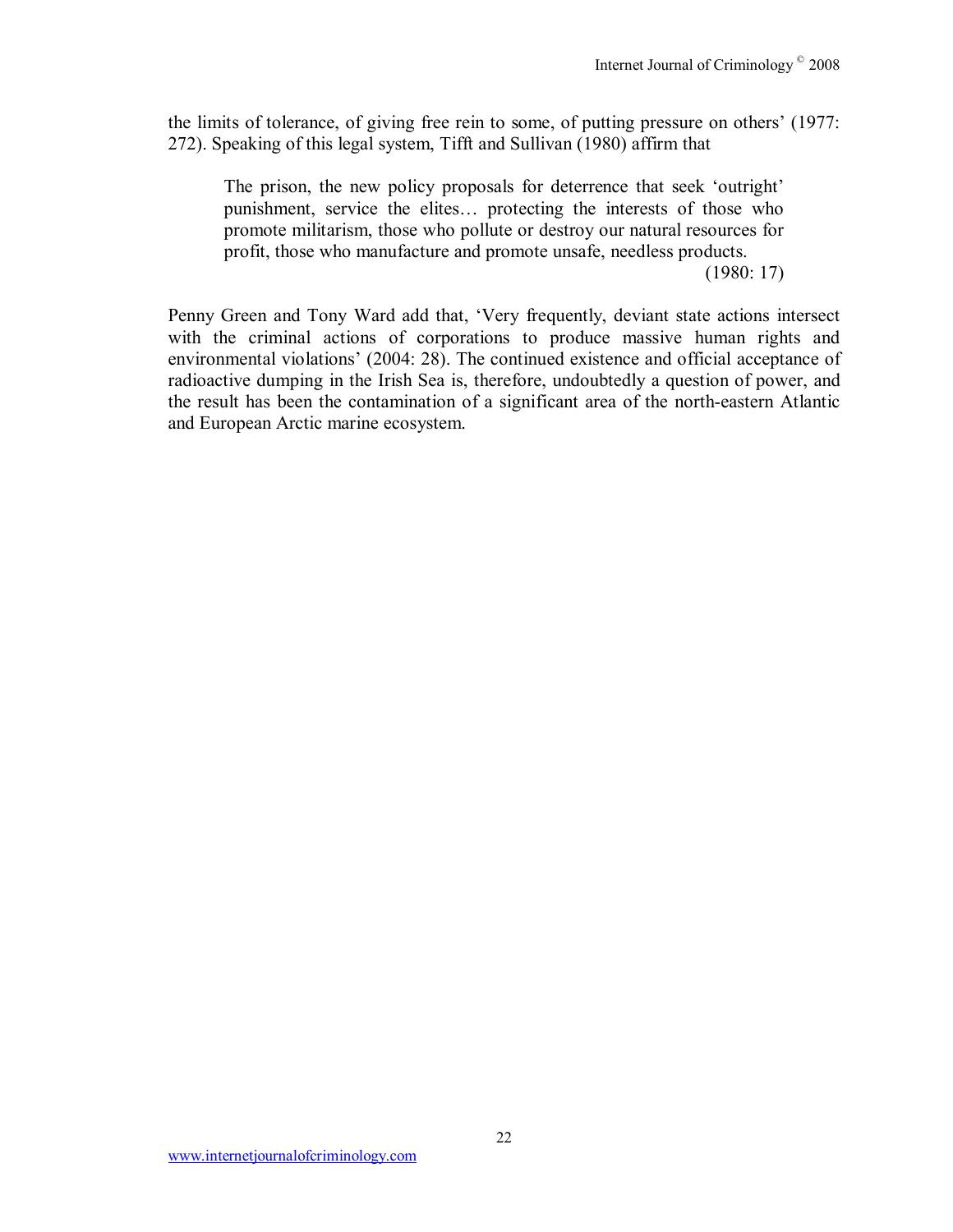#### *VI. Conclusions*

*And we live in unnatural times. And we must make it natural again with our singing and our intelligent rage.* 

(Okri, in Rowell, 1996: xv)

*Spit for the hated, the reviled, the unrefined / The no-ones, the nobodies, the last in line.* 

(Saul Williams, 'Act III, Scene 2 (Shakespeare)' (2005))

 At the turn of the millennium, Vincenzo Ruggeiro declared that in studying corporate crime, 'criminology finally came out of the sewers'  $(2000: 2)$ . Where it once studied exclusively the 'filth, sewers, and excrement'  $(2000: 1)$ , the 'crimes of 'the reviled and the unrefined', it shifted its focus to the whitewashed offices and glass-steel towers of the corporate world. It is a different kind of filth that characterises corporate environmental harm, such as the streams of technetium-99 poured in to the Irish Sea, or the vast dumps of litter that reside in the northern Pacific (Marks, 2008: 2).

 I began this research by outlining the rupture that exists in the idea of an environmentally friendly form of capitalism. Capitalism and the modern condition contain within them many characteristics that are incompatible with environmental protection. The *hubris* of humanity that exists within modernism, and the overriding desire for material wealth of capitalism, operate in a dichotomous master/slave relationship with the environment. It may be possible to have a system of capitalism that has an awareness of its impact upon the environment, but it is impossible to have a capitalist system that places that environment above wealth. In due course, I deduced that ëThe relation of society to nature cannot remain the same when the fuel driving capitalist dynamics is running out' (Altvater, in Empson, 2007: 198). Nor can this relation remain the same when one partner in that relationship is so incessantly abusive toward the other. Concerning modernity, I concluded that, just as 'Modern civilisation was not the Holocaust's *sufficient* condition; it was... its *necessary* condition' (Bauman, 1989: 13), the defining tendencies of modernity - bureaucracy, dominance over the earth, industry are also the defining characteristics of environmental harm.

 The second major task was to explore a number of the methods by which the discourses of CEH were disseminated. I examined only a small number - the media, lobbying institutes, government initiatives - and despite originally expecting to uncover a single discourse that accounted for 'the powerful' in society, concluded that the goals of these bodies are multifarious. Primarily, there exists a discourse evident in the media and the government: that of individualisation of harm, the "we are all responsible' line, from the most powerless to the most powerful' (Anarchist Federation, 2007b: 16). This standpoint asks no critical questions as to why things are the way they are, and as such offers no opportunities to address these concerns. The sense of urgency that is inherent in any discourse on environmental harm (apart, obviously, from those that deny the severity of harm, for instance, climate change) effectively stifles any discussion on the topic. It is better if we just stop asking questions and get on with saving the planet: who wants to be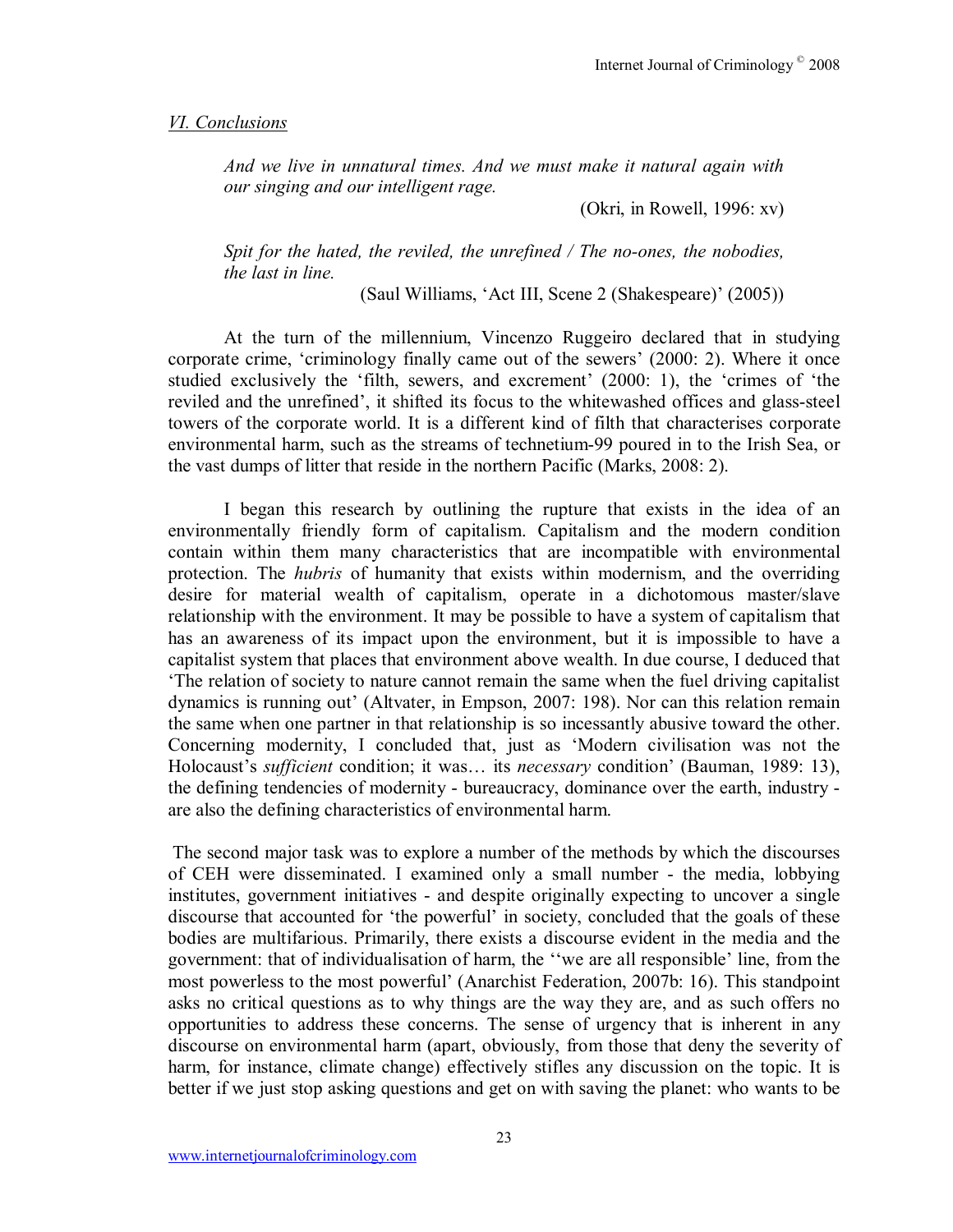the person who stood and complained about doing more than their fair share while the Earth crumbled? Ironically, this is usually what corporations and governments are doing, continuing with business as usual whilst others make the sacrifices. This ëbusiness as usual' stance also emerged in another discourse, that of the lobby groups, who tended to argue that if people try to change anything, either the market, how or where they consume, then it would be merely wasting time, as climate change either did not exist or was not a serious threat. Finally, there was also the discourse that shared among businesses and governments, that the sole solution to climate change was the free market. The desire to leave things unchanged - with a free market at the centre of the economy, and no fundamental changes within society - united the three discourses to sustain the power of the dominant class.

 Ultimately, I constructed a thesis that links critical criminological perspectives with discourse analysis, with a view to examining the discourses of corporate environmental harms. However, this need not be the conclusion of discourse analyses regarding CEH. I did not examine how non-profit organisations perpetuate their own discourses on CEH, or perhaps those discourses of the powerful. Further, my research has referred to environmental harms taking place in China, and I believe that research is necessary on the discourse of state environmental harms under the Soviet and Maoist regimes, amongst others. Doubtless, the modernist gaze would remain, but the communist tendency for an overarching state could open up new horizons around the discourse of state harms and state crime.

 Currently, the onus of responsibility for environmental degradation weighs extraordinarily against the consumer. Fairclough writes that 'the problematic of language and power is fundamentally a question of democracy. Those affected need to take it on board as a political issue, as feminists have around the issue of language and gender (Fairclough, in Jaworski and Coupland, 1999: 35). In this respect, I seek to offer resistance to the prevailing opinion that merely by 'following the rules' and doing what the government says - by car pooling, sharing baths, and re-using plastic bags and bottles - the planet will be 'saved'. Restraint and change need to be encouraged by all parties consumers, corporations and governments. George Bush's refusal to sign the Kyoto agreement because it would not have covered Indian and Chinese emissions (Kennedy, 2005: 51) condemned him to worldwide opprobrium, but nevertheless highlighted the fact that Kyoto did not go far enough in its aims. Pulling out of the agreement was perhaps a step too far; it would be absurd to suggest that the USA would not have been influential enough to argue successfully that for the expansion of the Kyoto agreement account for the emissions of developing economies. We all have a responsibility to take care of our habitat, but as long as there remains a material interest for powerful groups to do otherwise, then our habitat will continue to be destroyed.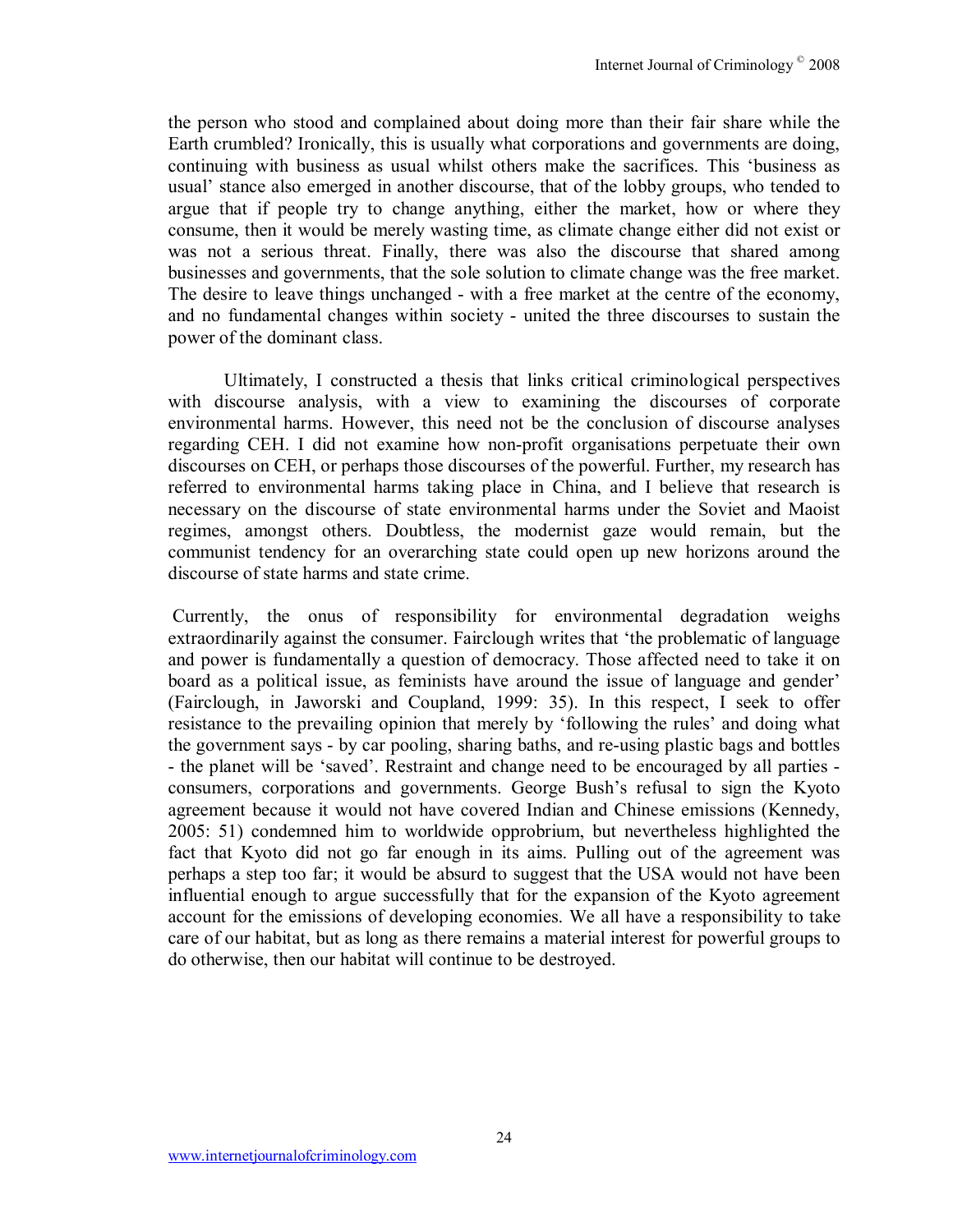# *Abbreviations*

| <b>AOCA</b>     | <b>AfriOceans Conservation Alliance</b>                                |
|-----------------|------------------------------------------------------------------------|
| Art.            | Article                                                                |
| <b>BCSD</b>     | <b>Business Council for Sustainable Development</b>                    |
| <b>BMWG</b>     | <b>Blue Mountain Working Group</b>                                     |
| <b>BNFL</b>     | <b>British Nuclear Fuels Plc</b>                                       |
| BP              | Beyond Petroleum (formerly British Petroleum)                          |
| <b>CEH</b>      | Corporate Environmental Harm                                           |
| <b>CEO</b>      | Chief Executive Officer                                                |
| CO <sub>2</sub> | carbon dioxide                                                         |
| <b>DEFRA</b>    | Department for Environment, Food and Rural Affairs (UK)                |
| DoJ             | Department of Justice (USA)                                            |
| EPA             | Environmental Protection Agency (USA)                                  |
| EU              | European Union                                                         |
| <b>EUETS</b>    | European Union Emissions Trading Scheme                                |
| <b>HSBC</b>     | Hong Kong and Shanghai Banking Corporation                             |
| IDF             | Ideological-Discursive Formation                                       |
| IMF             | <b>International Monetary Fund</b>                                     |
| <b>OSPAR</b>    | the Oslo-Paris Convention for the Protection of the Marine Environment |
|                 | in the North-East Atlantic                                             |
| PR.             | <b>Public Relations</b>                                                |
| Tc-99           | technetium-99                                                          |
|                 |                                                                        |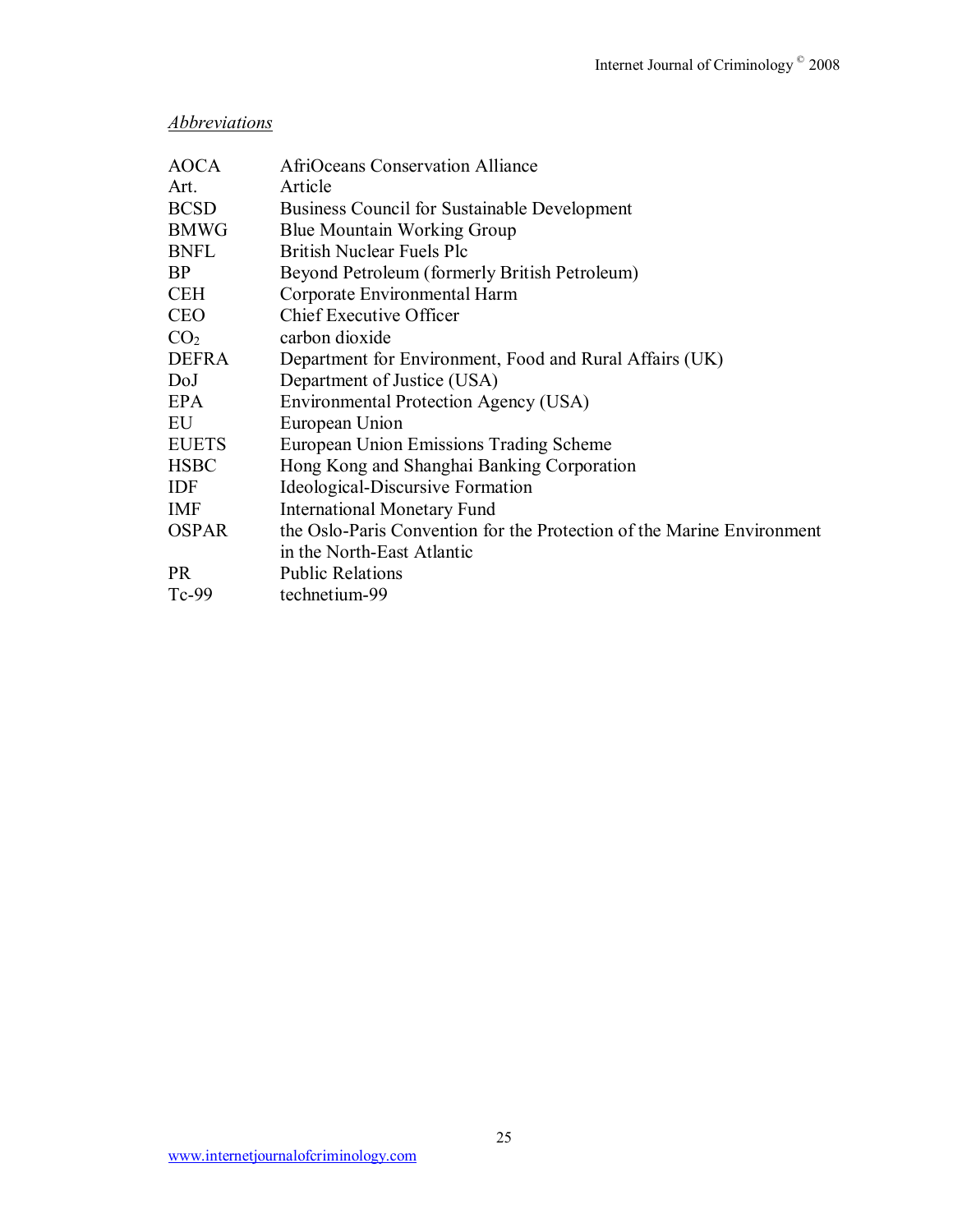# *VII. Bibliography*

AfriOceans Conservation Alliance (2003) 'About AOCA'. Available online at: http://www.aoca.org.za/about.htm [July  $16<sup>th</sup>$ , 2007].

 Anarchist Federation (1995) *Aspects of Anarchism*. London, England: Anarchist Federation.

 Anarchist Federation (2007a) ëEnvironmental Surveillance: The Price of Green Capitalismí, in *Organise!* 69: 11-12.

Anarchist Federation (2007b) 'Grassroots Environmentalism', in *Organise!* 69: 13-16.

Anarchist Federation (2008) 'Quit Buggin' Me!', in *Resistance, 101*: 5.

Arendt, H. (1969) *On Violence*. London, England: Harcourt Brace.

 Bauman, Z. (1989) *Modernity and the Holocaust*. Cambridge, England: Polity Press.

Becker, J. (2004) 'China's Growing Pains: More Money, More Stuff, More Problems, Any Solutions?', in *National Geographic, 205* (3): 68-95.

Bonger, W. (2003 [1916]) 'Criminality and Economic Conditions', in McLaughlin, E., Muncie, J., Hughes, G. (eds.) *Criminological Perspectives: Essential Readings* (Second Edition). London, England: SAGE Publications.

Bourdieu, P. (1999 [1991]) 'Language and Symbolic Power', in Jaworski, A., Coupland, N. (eds.) *The Discourse Reader*. London, England: Routledge.

British Antarctic Survey (2008) ë1991 Protocol on Environmental Protection to the 1959 Antarctic Treaty'. Available online at: http://www.antarctica.ac.uk/about\_antarctica/geopolitical/treaty/update\_1991.php [April] 05th, 2008].

 Cameron, D., Frazer, E., Harvey, P., Rampton, B., Richardson, K. (1999 [1992]) ëPower/Knowledge: The Politics of Social Scienceí, in Coupland, N., Jaworski, A. (eds.) *The Discourse Reader*. London, England: Routledge.

Carroll, C. (2008) 'High-Tech Trash', in *National Geographic, 213* (1): 64-81.

Chomsky, N. (2003) *Understanding Power*. London, England: Vintage.

 Clover, C. (2004) *The End of the Line: How Overfishing is Changing the World and What We Eat*. London, England: Ebury Press.

 Cohen, S. (2001) *States of Denial: Knowing About Atrocities and Harm*. Cambridge, England: Polity Press.

Dale, G. (2007) "On the menu or at the table": Corporations and Climate Changeí, *International Socialism, 116*: 117-138.

 *Dorling Kindersley World Atlas: the Atlas for the 21st Century*. (1997) London, England: Dorling Kindersley.

Empson, M. (2007) 'Hot Stuff', in *International Socialism, 114*: 196-198.

 Foucault, M. (1967 [1964]) *Madness and Civilization: A History of Insanity in the Age of Reason*. London, England: Routledge.

 Foucault, M. (1972 [1969]) *The Archaeology of Knowledge*. London, England: Routledge.

 Foucault, M. (1973 [1963]) *The Birth of the Clinic: An Archaeology of Medical Perception*. London, England: Routledge.

Foucault, M. (1977 [1975]) *Discipline and Punish: The Birth of the Prison*.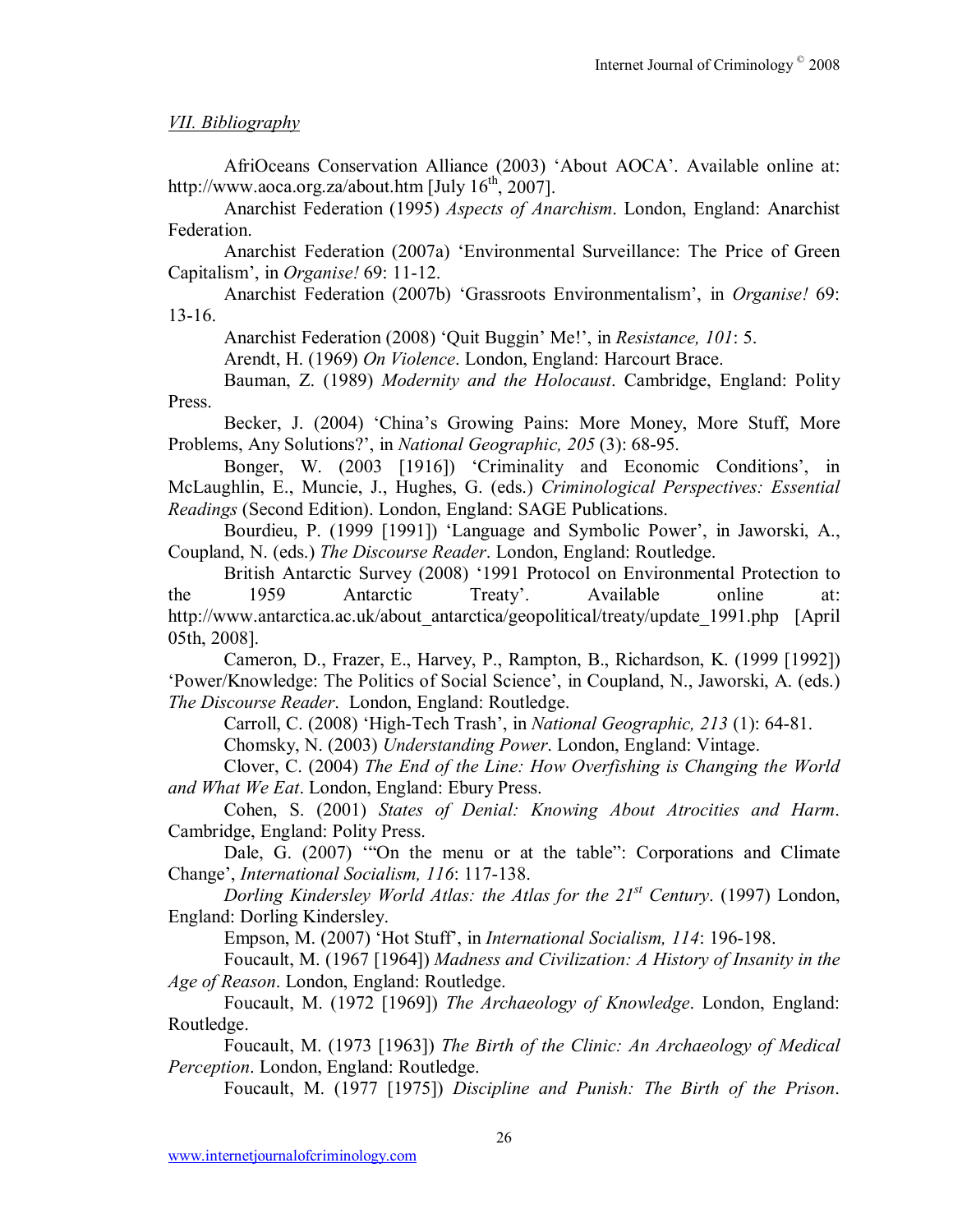London, England: Penguin Books.

 Foucault, M. (1978) *The History of Sexuality, Volume One: The Will to Knowledge*. London, England: Penguin Books.

Fuentes, F. (2008) 'Evo Morales Speaks', in *Adbusters*, 16 (1): 56-57.

Genesis 1: 26-8, English Standard Version of the Bible.

 Gray, J. (2003) *Al Qaeda and What it Means to be Modern*. London, England: Faber and Faber.

 Green, P., Ward, T. (2004) *State Crime: Governments, Violence and Corruption*. London, England: Pluto Press.

Green, T. (2008) 'Interview With Lourdes Benería', in *Adbusters*, 16(1): 62-63.

 Gouldson, A. (2006) ëDo firms adopt lower standards in poorer areas? Corporate Social Responsibility and Environmental Justice in the EU and the US.', *Area: The Journal of the Royal Geographical Society and the Institute of British Geographers, 38*: 402-412.

 Gourlay, K. A. (1992) *World of Waste: Dilemmas of Industrial Development*. London, England: Zed Books.

Hall, S. (1983) 'The Great Moving Right Show', in Hall, S., Jacques, M. (eds.) *The Politics of Thatcherism*. London, England: Lawrence and Wishart.

Hammond, P., Lynch, M., Stretesky, P. (2000) 'Media coverage of chemical crimes, Hillsborough County, Florida, 1987-1997', *The British Journal of Criminology 40*: 112-126.

Harman, C. (2008) 'Theorising Neoliberalism', in International Socialism, 117: 87-121.

Hickman, M. (2007a) 'Dixons calls on electronics suppliers to ditch stand-by'.<br> *Independent*. June  $13<sup>th</sup>$  2007. Available online at: *The Independent*, June  $13^{\text{th}}$ , 2007. Available online at:<br>http://environment.independent.co.uk/climate change/article2651054.ece [June  $14^{\text{th}}$ ] http://environment.independent.co.uk/climate\_change/article2651054.ece [June 2007].

Hickman, M. (2007b) 'Campaign breakthrough as food giants agree to cut ing'. The Independent, June  $15<sup>th</sup>$ , 2007. Available online at: packaging'. *The Independent*, June 15<sup>th</sup>, 2007. Available online at: http://environment.independent.co.uk/lifestyle/article2659724.ece [June  $16<sup>th</sup>$ , 2007].

The Independent (2007) 'The Big Debate: Business and climate change'. August 08<sup>th</sup>, 2007. Available at:  $08<sup>th</sup>$ , 2007. Available online at: http://environment.independent.co.uk/climate change/article2844438.ece [August 08<sup>th</sup>, 2007].

Jaworski, A., Coupland, N. (1999) 'Introduction: Perspectives on Discourse Analysis', in Jaworski, A., Coupland, N. (eds.) *The Discourse Reader*. London, England: Routledge.

 Kennedy, R. F. (2005) *Crimes Against Nature: Standing Up to Bush and the Kyoto Killers Who are Cashing in on Our World*. London, England: Penguin Books.

Lynas, M. (2008) 'A Changing Climate', in *Adbusters*, 16(1): 28-29.

Lynch, M. J., Stretesky, P. B. (2003) 'The Meaning of Green: Contrasting Criminological Perspectivesí, in *Theoretical Criminology, 7*: 217 - 238.

 Marks, K. (2008) ; Vast and Growing Fast, a Garbage Tip that Stretches From Hawaii to Japan'. *The Independent*, February 05<sup>th</sup>, 2008: 2.

 Martiniussen, E. (2003). *Bellona Report 8: Sellafield*. Oslo, Norway: The Bellona Foundation.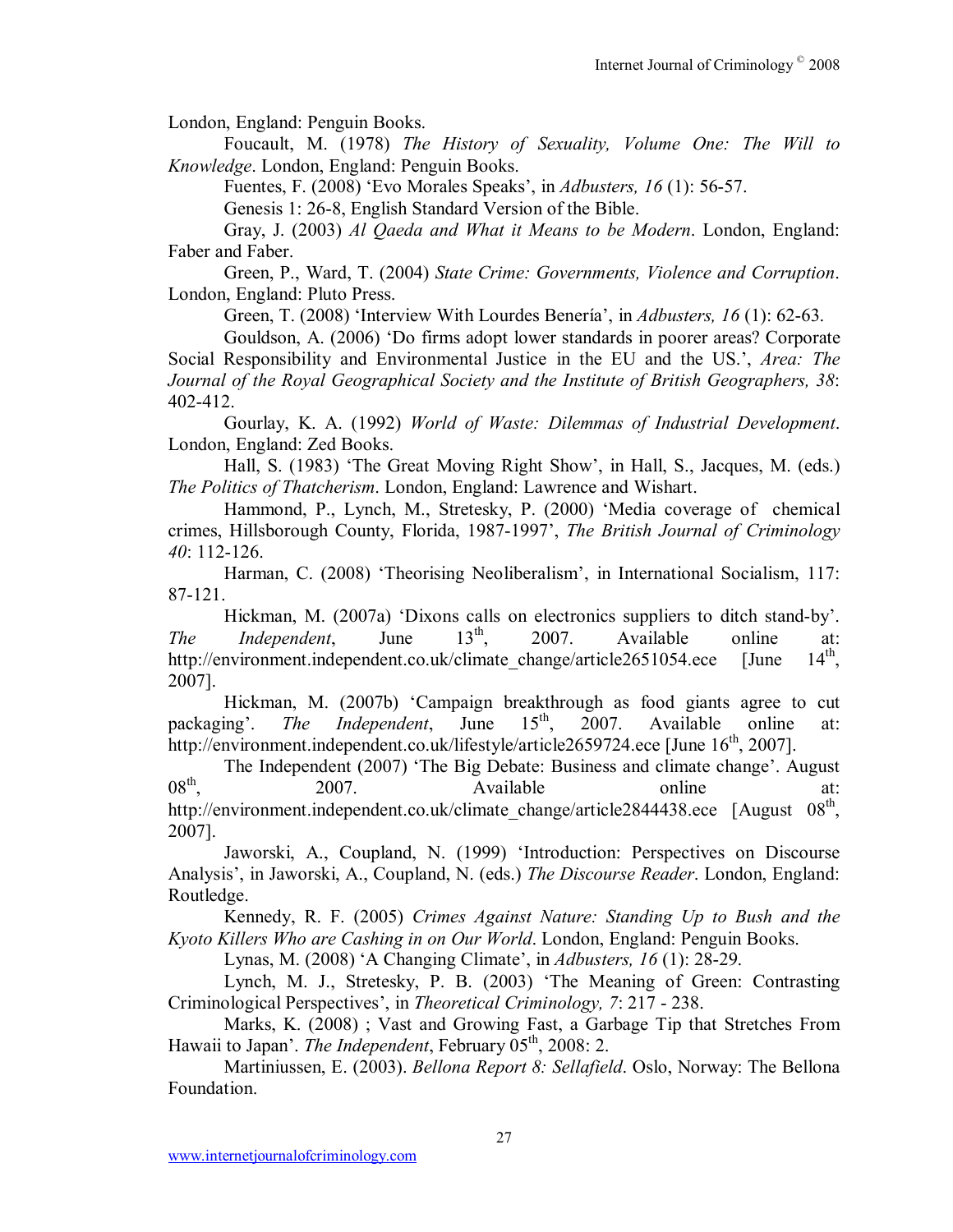McChesney, R. W. (1999) 'Introduction', in Chomsky, N., *Profit Over People: Neoliberalism and the Global Order*. London, England: Seven Stories Press.

Mesure, S. (2008) 'Supermarket Waste Hits New High'. *The Independent*, February  $10^{th}$ ,  $2008:14$ .

Monbiot, G. (2007a) 'Environmental Feedback: A Reply to Clive Hamilton', in *New Left Review, 45* (3): 105-113.

 Monbiot, G. (2007b) *Heat: How to Stop the Planet Burning*. London, England: Allen Lane.

 National Geographic Society (2002) *National Geographic, 202* (3). New York City, USA: National Geographic Society.

 National Geographic Society (2007a) *National Geographic, 212* (1). New York City, USA: National Geographic Society.

 National Geographic Society (2007b) *National Geographic, 212* (5). New York City, USA: National Geographic Society.

 National Geographic Society (2008) *National Geographic, 213* (1). New York City, USA: National Geographic Society.

 Okonta, I., Douglas, O. (2003) *Where Vultures Feast: Shell, Human Rights and Oil*. London, England: Verso.

Poole, S. (2007) *Unspeak: Words are Weapons*. London, England: Abacus.

 Rowell, A. (1996) *Green Backlash: Global Subversion of the Environment Movement*. London, England: Routledge.

 Ruggeiro, V. (2000) *Essays in Anti-Criminology*. Oxford, England: Oxford University Press.

Schwendinger, H., Schwendinger, J. (1975 [1970]) 'Defenders of Order or Guardians of Human Rights?', in, Taylor, I., Walton, P., Young, J. (eds.) *Critical Criminology*. London, England: Routledge Kegan and Paul.

Scraton, P. (2002) 'Defining 'power' and challenging 'knowledge': critical analysis as resistance in the UK', in Carrington, K., Hogg, R. (eds.) *Critical Criminology*: *Issues, debates, challenges*. Cullompton, England: Willan Publishing.

Smith, K. (2007a) 'Profiting From Pollution', in *Red Pepper*, 153: 20-21.

 Smith, K. (2007b) *The Carbon Neutral Myth: Offset Indulgences for Your Climate Sins*. Amsterdam, The Netherlands: Carbon Trade Watch.

Solidarity Federation (2008) 'Supermarket Sweep', in *Direct Action, 41*: 16-17.

South, N. (1998) 'Corporate and State Crimes Against the Environment: Foundations for a Green Perspective in European Criminology', in Ruggeiro, V., South, N., Taylor, I. (eds.) *The New European Criminology: Crime and Social Order in Europe*. London, England: Routledge.

Spash, C. L. (2008) 'The Economics of Avoiding Action on Climate Change', in *Adbusters, 16* (1): 64-65.

Sutherland, E. (2001 [1945]) 'Is "White Collar Crime" Crime?', in Shover, N., Wright, J. P. (eds.) *Crimes of Privilege: Readings in White-Collar Crime*. Oxford, England: Oxford University Press.

 Tifft, L., Sullivan, D. (1980) *The Struggle to be Human: Crime, Criminology and Anarchism*. Sanday, Scotland: Cienfuegos Press.

Uechi, J. (2008) 'Return to the Source', in *Adbusters, 16 (1)*: 30-39.

University of Pennsylvania (2007 [1942]) 'The Wannsee Protocol'. Available